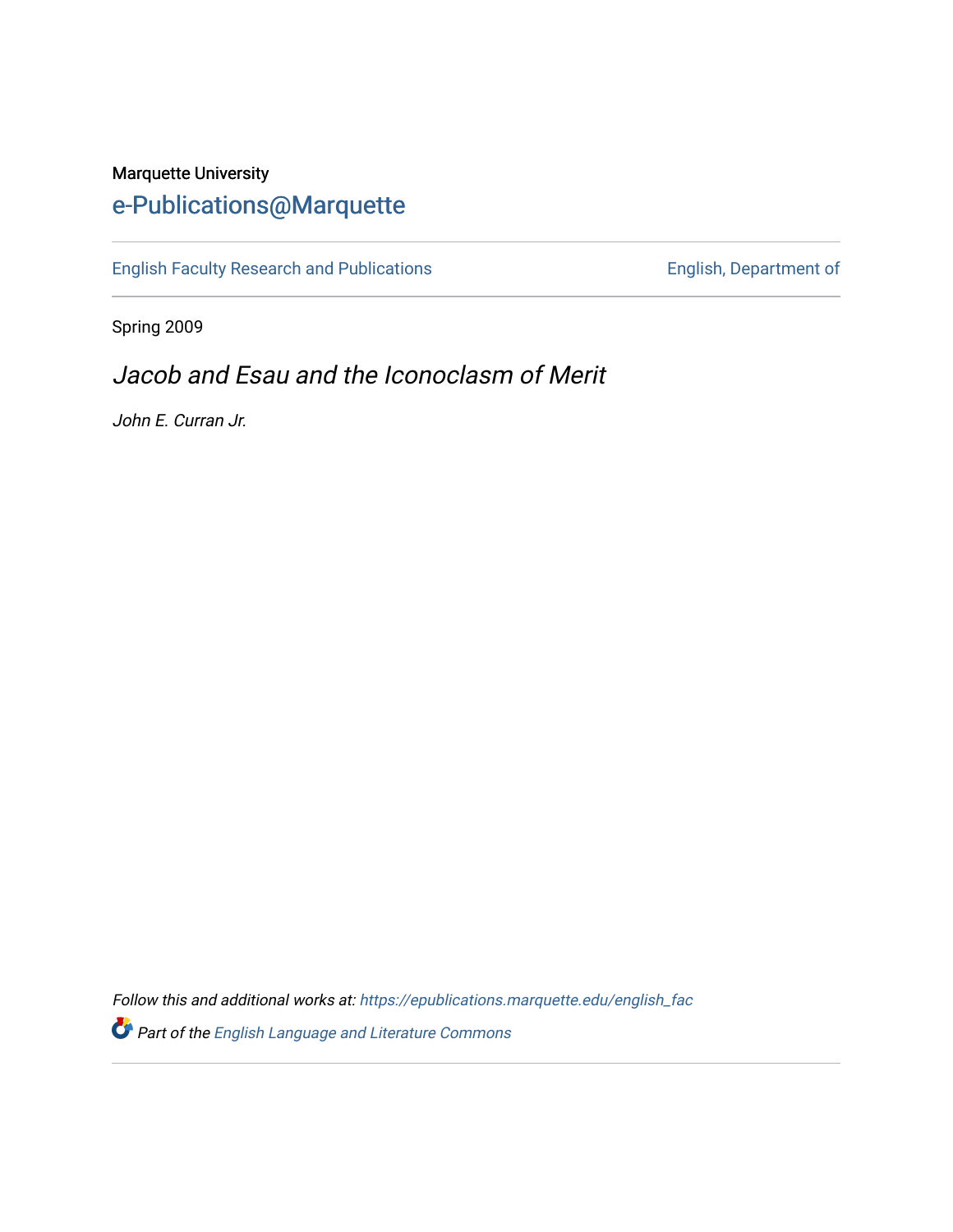**Marquette University**

# **e-Publications@Marquette**

## *English Faculty Research and Publications/College of Arts and Science*

*This paper is NOT THE PUBLISHED VERSION;* **but the author's final, peer-reviewed manuscript.** The published version may be accessed by following the link in the citation below.

*Studies in English Literature 1500-1900*, Vol. 49, No. 2 (Spring 2009) : 285-309. [DOI.](https://muse.jhu.edu/article/265903#bio_wrap) This article is © Johns Hopkins University Press and permission has been granted for this version to appear in [e-](http://epublications.marquette.edu/)[Publications@Marquette.](http://epublications.marquette.edu/) Johns Hopkins University Press does not grant permission for this article to be further copied/distributed or hosted elsewhere without the express permission from Johns Hopkins University Press.

# *Jacob and Esau* and the Iconoclasm of Merit

John E. Curran: Marquette University

### Abstract

This article contends that the mid-Tudor interlude *Jacob and Esau*, long known to have a Protestant slant, promotes a Calvinistic doctrine of election consonant with Edwardian theology and that in doing so it also enacts a rare kind of iconoclastic drama. The play invalidates the very discriminations between the brothers it seems to encourage us to make. This building up only to break down the differences between the elect and the reprobate proves God's judgments to be unresponsive to human merits and utterly inscrutable, even as it prompts the audience to beware of the limits of perception and the dangers of appearances.

The mid-Tudor biblical interlude *The History of Jacob and Esau*, notable for its advanced humanist structure and movement away from allegory toward realism, has given commentators much cause to disagree. Its authorship is in dispute, with Nicholas Udall and William Hunnis the most prevalent candidates,<sup>1</sup> as is its date of composition, which, since it might fall within either the Edwardian or Marian reign, could tell us much about the play's intended meaning[.2](https://muse.jhu.edu/article/265903#f2) Moreover, while the play commonly has been read as influenced by Protestant doctrines of election, scholars have been at odds as to how far and how seriously it pushes a specifically Calvinist messag[e.3](https://muse.jhu.edu/article/265903#f3) About one thing, however, readers seem to be largely unanimous: the playwright, in rendering the story of the younger brother's crafty seizure of the elder's birthright and blessing (Gen. 25–7), goes well beyond the Bible in casting the elect Jacob as pious and innocent and the reprobate Esau as wicked and blameworthy[.4](https://muse.jhu.edu/article/265903#f4) What I suggest here, however, is that seeing such a clear delineation between the brothers in terms of their moral goodness and their claims for our sympathy runs the danger of missing the subtlety of the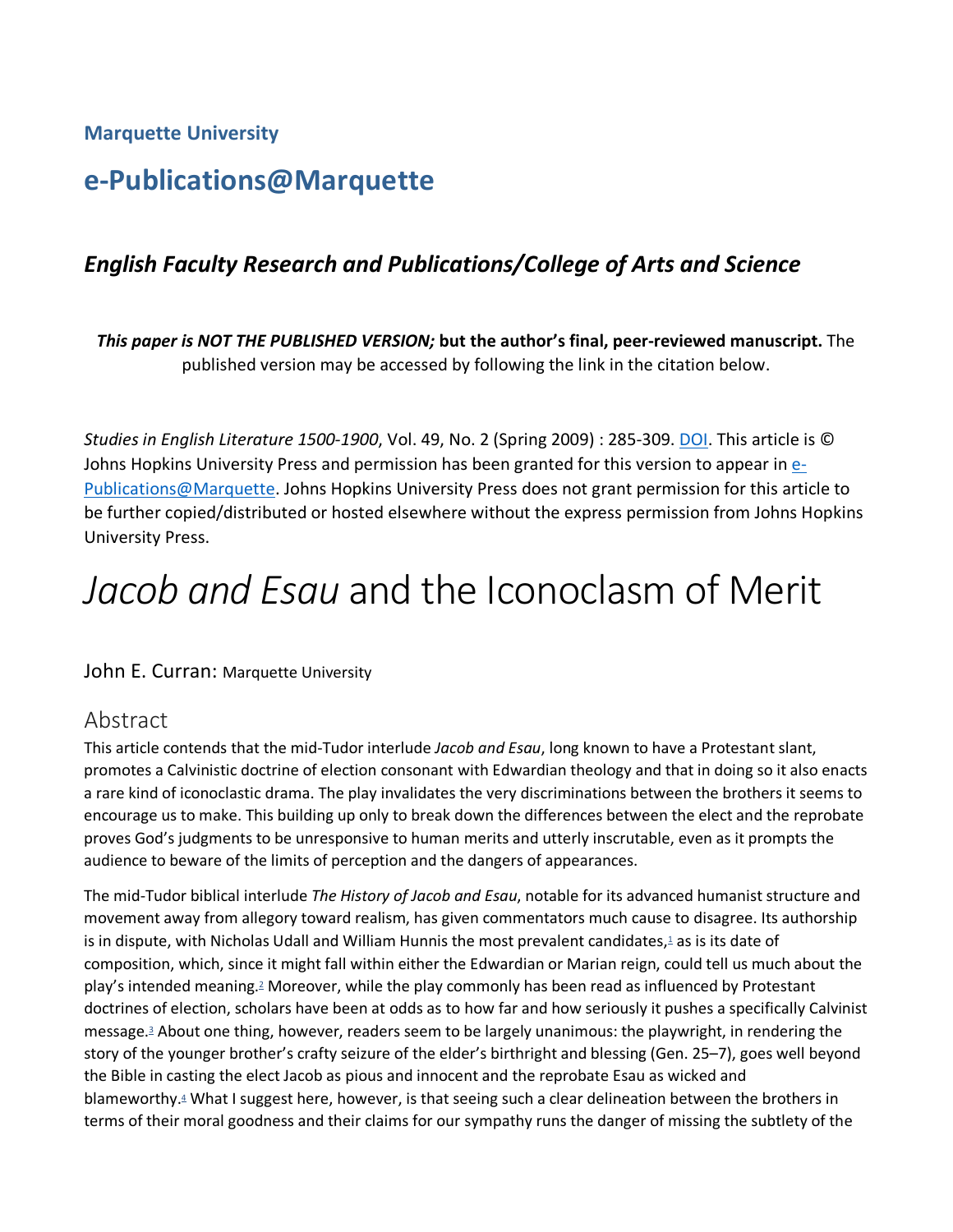play's true theological lesson. In fact, as I hope to show, this varnishing of Jacob and tarring of Esau is only superficial, and we are invited by a number of important clues to recognize it as such. Viewing the elect as deserving and the reprobate as undeserving is a trap into which we all too easily can fall; the play, in effect, not only sets this trap for us but also prepares a way out of it in letting us see how mistaken we are to identify God's favor with human merit. By making the relative goodness of Jacob and Esau more complicated than it at first seems, the playwright promotes an essentially Calvinistic stance on predestination and its workings. In a manner underwritten by a basic Calvinism, consonant with mainstream Edwardian theology, the play illustrates the predestinarian argument that God's judgments, made before the beginning of time, are in no way dependent on human deserts and are consequently wholly inscrutable.

In this, the play also sets forth another element of Edwardian Protestantism: iconoclasm. For Michael O'Connell, the play lacks a hard-pressed didacticism and exhibits little interest in the question of the dramatic representation of sacred material. While noting its obviously Protestant sensibility, he sees the play as a throwback to the mystery cycles wherein there is little worry over the propriety of portraying the Bible dramatically—a license soon to be phased out in England by far stricter attitudes about the Bible as theater[.5](https://muse.jhu.edu/article/265903#f5) But *Jacob and Esau* does engage the issue of iconoclasm and this not merely by self-protectively using its Calvinist doctrinal message to lend a popish medium Protestant credentials[.6R](https://muse.jhu.edu/article/265903#f6)ather, the play parlays this message into a commentary about this medium, a commentary with a distinctly iconoclastic bent. In a manner much along the lines of Huston Diehl's model of an iconoclastic Protestant dramaturgy, *Jacob and Esau* is a spectacle that actually encourages uneasiness and self-consciousness about the act of seeing. We are led to catch ourselves in the act of relying overmuch on our own perceptions and thus to recall our ultimate dependency on "what is absent, promised, or invisible.["7](https://muse.jhu.edu/article/265903#f7) In fact, this particular specimen, though Diehl does not mention it, realizes to an extraordinary degree the iconoclastic potential that, as she theorizes, the drama can hold and does so in a way that she does not much discuss. Here a Protestant drama stimulates our iconoclastic sensors by invoking and reinvoking a specific theological doctrine that we can apply to our experience as audience. In absorbing the doctrine, in this case regarding predestination and human merits, we are coached to scrutinize both how and what we see. In the course of constantly driving home its predestinarian theology, the play alerts us to the dangers of perception by instigating our tendency as an audience to judge the relative merits of the actions of dramatic characters and then exposing this tendency as gravely flawed. In reminding us that we are inadequate, incorrigible adjudicators of human deservings, the play sets off the pitfalls of drama itself; for we cannot trust our perceptions, and dramatic representation is bound to mislead us into trying to exercise them. *Jacob and Esau* is iconoclastic, then, because in an indirect though effective way it prompts us to realize what the characters cannot do, what we the audience cannot do, and what the drama cannot do. Thus my reading, though informed by Edwardian theology, hinges not much on whether the play belongs to Edwardian or Marian conditions and is not concerned with its possible topicality. In particular I detect little in the play of that strain, such as we find in *Lusty Iuventus* and other Protestant interludes calling for a break from evil antecedents, which aligns Esau with corrupt papist conservatism.<sup>8</sup> The point here is rather that we commit a papistical, even idolatrous error when we make such a discrimination about Esau, for we place far too much trust in the powers of human movements including our own faculties. After all, it is, as John Hooper said, expounding on the first commandment, a "kind of idolatry" whenever we have "confidence and trust in the power of the flesh.["9](https://muse.jhu.edu/article/265903#f9) *Jacob and Esau* issues not so much a topical statement against popery as a Protestant warning to us to withhold our fallen judgments about human merit.

Mid-Tudor Protestantism often may have fallen short of John Calvin's explicitness in affirming that predestination was as absolute for the reprobate as it was for the elect; however, English theologians are mostly consistent with Continental influences such as Martin Bucer, Henry Bullinger, and Calvin himself in ascribing the machinery of election solely to God's preordained will and in admonishing us to refrain from questioning whether God thus unfairly was condemning the damned.<sup>10</sup> The story of Jacob and Esau naturally became a prime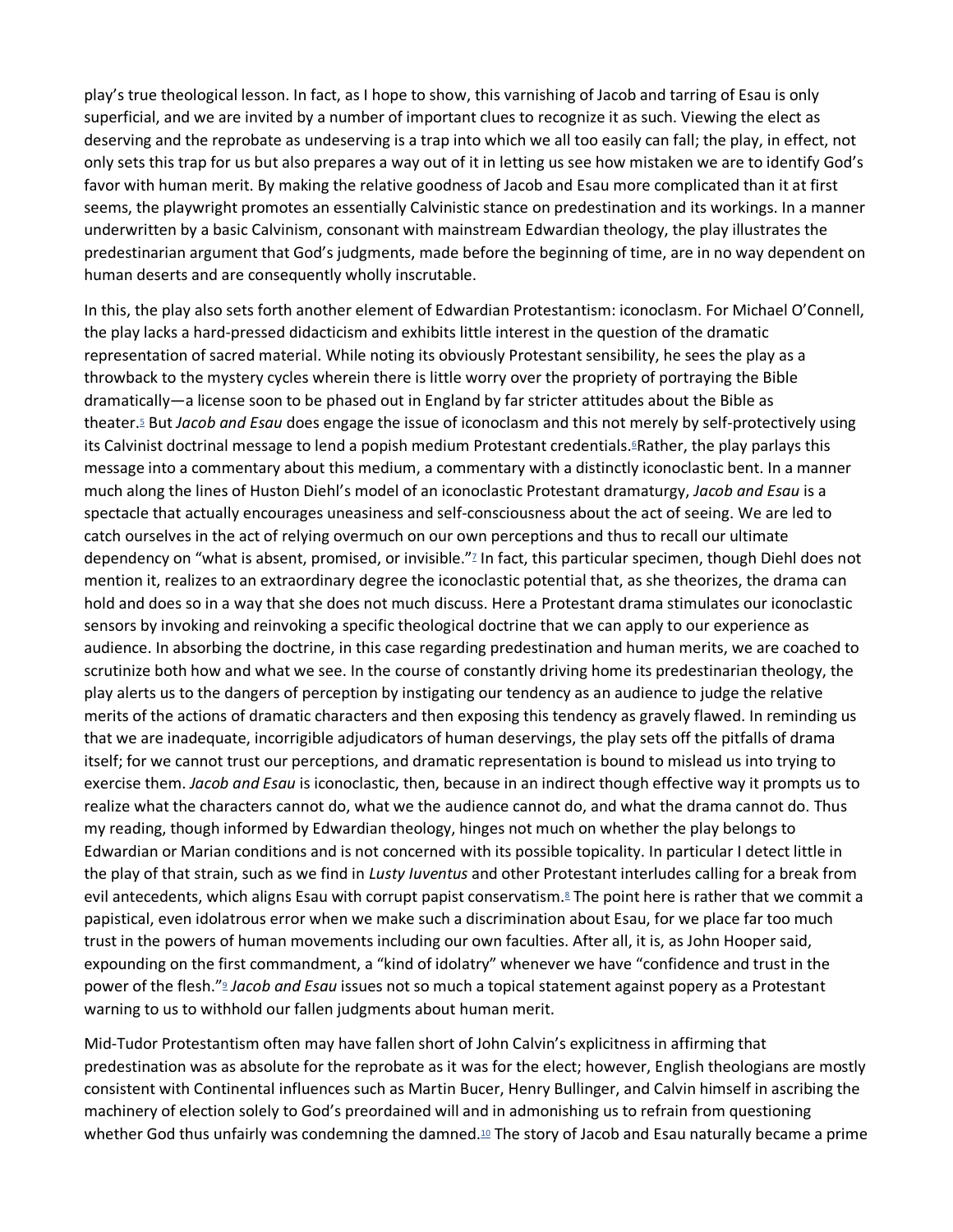case study for the doctrine of election, Protestants having taken their cue from Paul in Romans 9:11–6. As the Geneva Bible of 1560 has it,

For yer *the children* were borne, & when they had nether done good, nor euil (that the purpose of God might remaine according to election not by workes, but by him that calleth),

It was said vnto her, The elder shal serue the yonger. As it is written, I haue loued Iacob, & haue hated Esau. What shal we say then? Is there vnrighteousnes with God? God forbid.

For he saith to Moses, I wil haue mercie on him, to whome I wil shewe mecie: and wil haue compassion on him, on whome I wil haue compassion.

So then *it is* not in him that willeth, nor in him that runeth, but in God that sheweth mercie.<sup>11</sup>

In the 1539 *Institutes of the Christian Religion*, Calvin explained that this mention of the brothers' disparate paths being set forth prior to their birth pointed not only to the irrelevance of their merits in God's sight but also to their merits being effectually the same: between the brothers "omnia paria" (all things were equal), yet Esau was rejected and Jacob chosen "Dei praedestinatione" (by God's predestination) even though "nullis meritis differebat" (he was distinguished by no merits). God on the basis of his will and that alone loved Jacob and hated Esau, and Paul wished to emphasize that this in no way reflected poorly on God, who is justice itself. Since Esau had badness (*malitia*) in him that Paul might have cited as an explanation for God's hatred, the apostle had other purposes in mind. Paul chose instead to stress how Esau was lost "nullo adhuc scelere inquinatus" (yet stained by no crime); God's determination in this was far above human kenning and simply not to be scrutinized[.12](https://muse.jhu.edu/article/265903#f12) Bucer, though perhaps more cautious, uses Romans 9 in much the same way: election is "the purpose and sure mercy of God from eternity before the creation of the world," whereby he assigns salvation to some of mankind "before they could do either good or evil." The Romans passage meant that "preparatory or other works have not saved those who have been saved, but grace alone" and that "the wicked remain wicked by the just judgment of God." Bucer does discuss how God's power revitalizes the free will of the elect and punishes the damned for their sin, but the central point was that God "does nothing but with perfect justice." If God ever appears unjust to us, we need to remember that "[t]here is no parallel between God's thoughts and ours." The fact is that everything falls out according to God's will, and the wicked can blame only themselves for their perdition. We resolve this apparent incongruity simply by noting that it is not for humans to sit in judgment of the divine[.13](https://muse.jhu.edu/article/265903#f13) Bullinger in his exposition of the verses strikes a similar note: "salus nostra non a meritis nostris pendeat, sed a gratia & bonitate dei, consequens est quod nulla fit apud deum iniustitia, qui Iacobum quidem dilexit, Esaum uero odio habuit" (our salvation hangs not on our merits but on the grace and goodness of God, and hence it is that there is no injustice in God, who loved Jacob and hated Esau). It was true that while salvation is granted gratuitously, damnation is enforced "iuste & propter peccata & impietatem" (justly and on account of sins and unrighteousness). But let us inquire no further into this mystery: "fortiora te ne scrutatus fueris" (do not ponder greater things).<sup>14</sup> The question of how a predestinating God could be innocent of human sin and damnation should not trouble us; we should be content merely to know that he was so indeed.

English Protestantism tended to echo these sentiments. Hooper claimed that Esau stubbornly had rejected grace and that God had reacted only to Esau's own decision in damning him; for Esau the way was always open, and God's justice was defensible. But Hooper's seems a minority opinion, and even he warns us that "we should not judge of election.["15](https://muse.jhu.edu/article/265903#f15) William Tyndale anticipated many Edwardian theologians by averring that Paul's intention in Romans 9 was to place our salvation entirely in God's hands and to discourage us from searching "the bottomless secrets of God's predestination"; for unless you surrender your curiosity, "it shall not be possible for thee to think that God is righteous and just."<sup>16</sup>Thereafter Thomas Becon, John Philpot, John Bradford, and James Pilkington all assumed that Romans 9 proved salvation to be utterly undeserved and God's judgments to be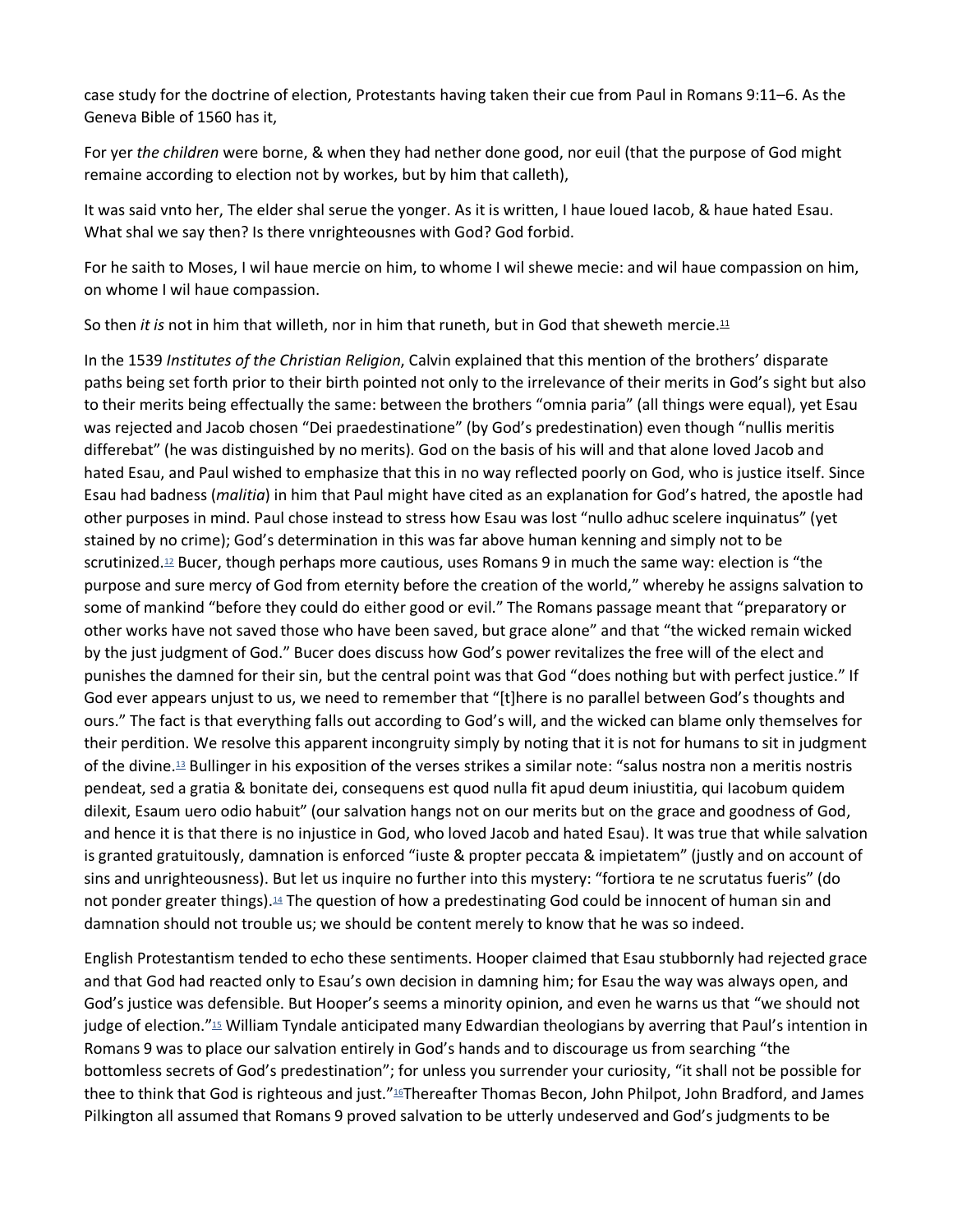utterly incomprehensible. For Becon the verses were conclusive "probations" that God's will was motivated by itself alone and that his "certain and unchangeable" election was "free and undeserved." $\mathbb{Z}$  Meanwhile in the case against the so-called "free-willers" Philpot joined Bradford and others in insisting that "all good is to be attributed only and wholly to God's grace and mercy in Christ, without other respect of worthiness than Christ's merits." The free-willers in positing a divine will otherwise than "immutable" were no better than papists. In Bradford's *Defense of Election*, Romans 9 was useful for blasting the free-willers; it was handy for teaching that "God is good, and doth good to whom it pleaseth him" and that it was futile to "dispute with God, why he would do so to those and not to the other." Bradford conceded that, by human reason, God's guilt for reprobation would seem to follow from God's being solely responsible for salvation; however, we must eschew reason and "see that it is but curiosity that causeth men to travail the sweet doctrine of God's election." $18$  For his part, Pilkington seems readier than these others to admit a divine causality in the fates of both Jacob and Esau. Romans 9 clearly demonstrated that God's judgment, made before the foundations of the world, depends not at all on the works, good or evil, he foresees in his creatures: "Noli quaerere causam antecedentem aliquam, quae voluntatem Dei ad quicquam faciendum commoveat" (do not seek some prior cause that might move God's will to doing something). From this idea it was all too easy to slip into deeming God a tyrant. But thus we must be enjoined, "Desine humano judicio divina consilia metiri" (stop measuring divine counsels by human judgment). The God of scripture commits by our standards a great number of unsavory acts, one of the egregious being the prenatal hatred of Esau. We must not try to deny what God reveals about himself, however it may bother us. We must keep in mind the plain truth that "Deus est: quicquid cogitat bonum est; quod facit justum est" (he is God: whatever he thinks is good; what he does is just).<sup>19</sup>

Thus the story of Jacob and Esau and Paul's mention of it in Romans 9 showed not so much the nature of God's justice as its inconceivability. This perspective quite consistently is adhered to in the play, including in its controversial epilogue. The prologue's central stanza is virtually a predestinarian translation of Romans 9. We shall learn from the following dramatization that "Iacob was chosen, and Esau reprobate" not at all on the basis of any qualitative difference between them, for the determination was made before they "yet borne were / Or had eyther done good, or yll perpetrate" (lines 11, 8–9). From watching this portrayal of the brothers, then, we are to conclude nothing other than that God keeps his own counsel: "For it is not (sayth Paule) in mans renuing or will, / But in Gods mercy who choseth whome he will" (lines 13–4). Thence during the play this thesis is reinforced repeatedly, for example, by two of its prominent songs. The first song addresses God and declares, "What thou workest to the glory of thy name, / Passeth mannes reason to searche what way or how" (lines 874– 5). God's promises will be fulfilled, "But how it shall come we can no reason geue, / Saue all to be wrought according to thy will" (lines 886–7). At the finale we once again hear in song that God works through a principle of selection that lies beyond our grasp: "Howe deepe and vnsearcheable are thy iudgementes?" (line 1777). As it turns out, the dramatist, he assures us, has not illuminated the criteria used by God in loving and hating. Instead, "Whome pleaseth thee, thou doste choose or reprobate, / And no fleshe can aske thee wherfore or why" (lines 1782–3).

The epilogue follows, and it in no way overturns or disturbs this theme. The Poet steps forward and explains,

Yet not all fleshe did he then predestinate,But onely the adopted children of promise:For he forknewe that many would degenerate,And wylfully giue cause to be put from that blisse.

#### (lines 1801–4)

The playwright does not shift gears suddenly here and ascribe damnation to lapses into sin that God foresees in those who might have chosen heaven.<sup>20</sup> Rather, these lines simply convey the evident contradiction in God's predestination not entailing his guilt for sin. How can God's foreknowledge of his chosen mean his mercy in predestinating them, regardless of merits, to certain salvation, while his foreknowledge of the reprobate reflects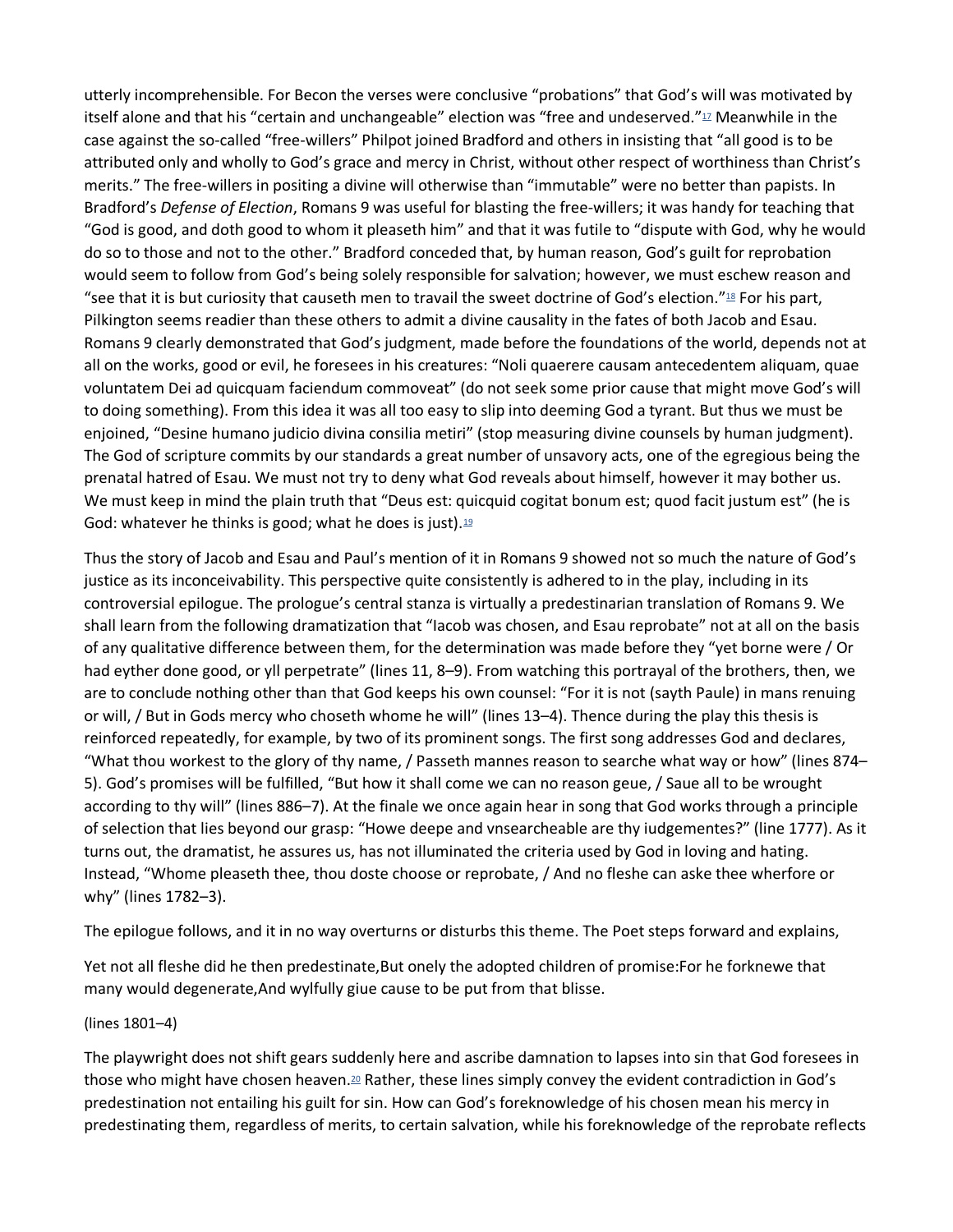only their own wickedness? But this was the mere truth about God and failed to impugn his justice. As Bucer puts it, we should not shrink from saying that God had "decided in advance to abandon them to a depraved mind"; God "foreknew and ordained these very people for such a fate before he created them." Nevertheless, "to us is to be assigned all the blame for our perdition." Suffice it that in this God is "inscrutable, yet righteous.["21](https://muse.jhu.edu/article/265903#f21) God foresees and causes all things, yet humans cause their own sin and condemnation. Our playwright, in summing up his play, is saying the same thing. God foreknew the reprobate and works their ruin, even though all the reprobate indeed have degenerated from a standard of goodness and hence are inexcusable. God's foreknowing control is all-encompassing, but still their own will-ful sin is to be designated as the cause of their exclusion from bliss. Calvin himself will soon affirm this in the 1559 *Institutes*: though Esau and other reprobates were "cut off from adoption" by their "own defect and guilt," truly their fate only testified to "the marvelous secret of God's grace," for "[t]he very inequality of his grace proves that it is free." $22$  So should we go back and reinterpret the play to account for Esau's reprobation by choices he made or things about him that changed for the worse God's opinion of him? Certainly not; as the Poet continues,

So on Gods behalfe no maner default there is,But where he chooseth, he sheweth his great mercy:And where he refuseth, he doth none iniury.

(lines 1805–7)

Esau was marked for destruction as Jacob was for salvation from before birth, but the fault remains his. How to digest this? The Poet soon tells us, and we have heard it before:

But thus farre surmounteth mans intellection,. . . . . . . . . . . . . . . . . . . . . . . . . . . . . . . . . . . . . . . . . . .To attaine or conceiue, and much more to discusse:All must be referred to Gods election,How vnsearcheable are his wayes to mans reason.

(lines 1808–14)

Esau has caused his own fate even though he has caused nothing; we must know this, while we accept never knowing how or why.

In fact, this reiteratively calling attention to our utter inadequacy to understand God's "*eternall decree*" (line 1788) implies the dramatist's expectation that in the course of viewing the play we might well try to understand; through his skillful handling of the theme of discernment, he sets off the human inclination to pry into what we cannot begin to fathom. Characters who appear competent observers of others' virtues and vices are revealed to be hopelessly blind, while the blindness of Isaac emerges as the symbol for the appropriate way for humans to approach the world. And with this distinction, what also emerges here is the principle of iconoclasm, for we hit upon Isaac's seeing-in-not-seeing only by a breaking down of our own attraction to appearances.

As some readers begin to note, the concern with education shared by many of the Protestant interludes is present in *Jacob and Esau* only to be left behind[.23](https://muse.jhu.edu/article/265903#f23) To theorize about the formation of someone's personality, we see, is not only fruitless for us but also wrong. In *Lusty Iuventus*, "Good Counsel" seems an allegory both of a sound Protestant education—i.e., hearing the word preached—and of the passive reception of God's grace. The youth, mentored well by "Good Counsel" but seduced by the forces of worldliness and corrupt tradition, achieves repentance by "Good Counsel"'s return, and so we are taught not only that we must lean on God's promises of mercy and not on our "owne desertes" but also that positive as well as negative influences do mold us. In *Jacob and Esau*, by contrast, there is not only no such nod to education but also no explanation whatever for why people turn bad and how they might turn good. Instead, we get hints of the folly of wanting any explanation. Isaac's neighbors, Hanan and Zethar, in act I, scene ii, strive to explain what they take to be Esau's abject depravity and decide that, at least in the case of Esau, nature trumps nurture: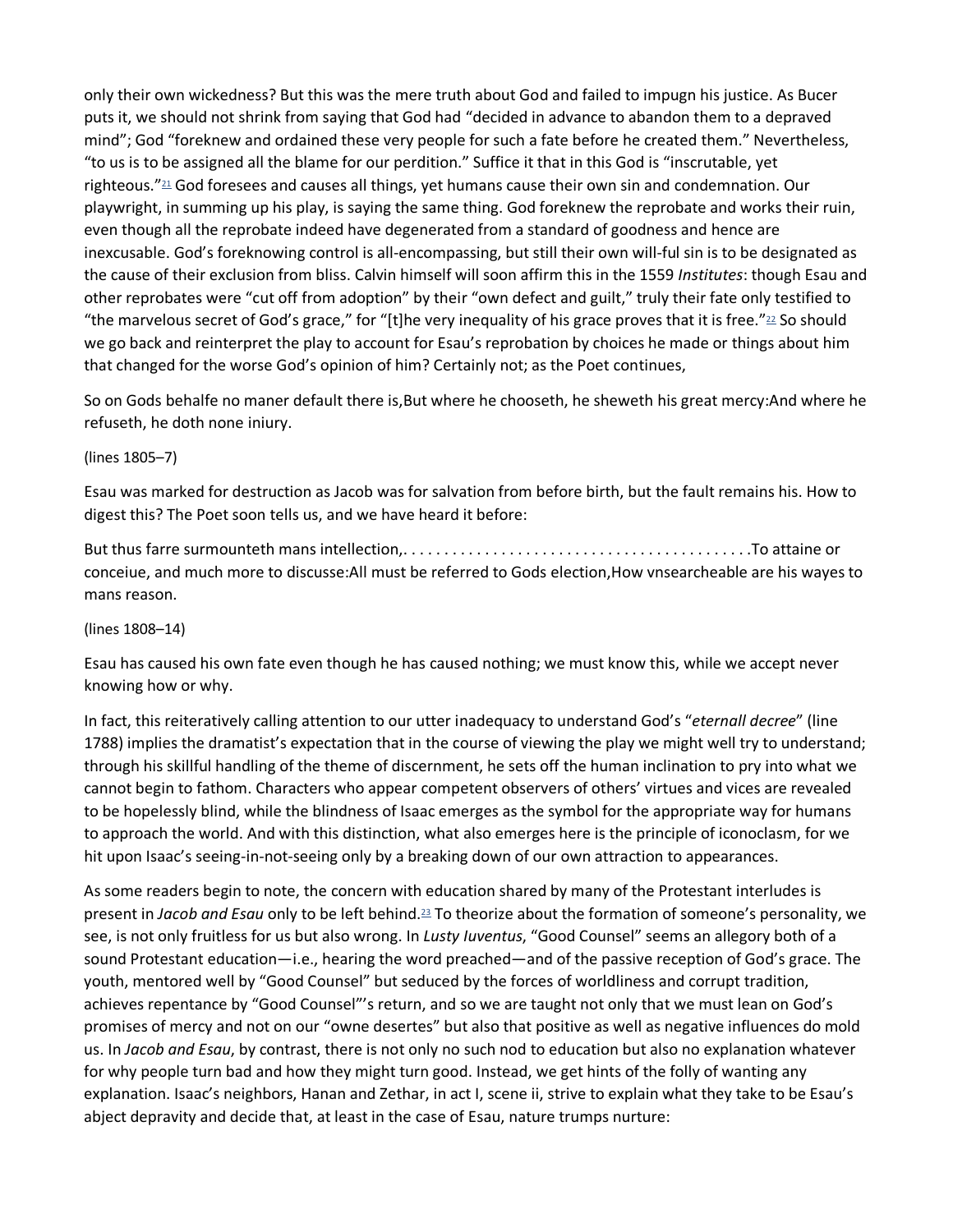Esau hath ben nought euer since he was borne.And wherof commeth this, of Education?Nay it is of his owne yll inclination.

#### (lines 163–5)

Since he has had the same upbringing as the gentle and unobjectionable Jacob, the answer must be Esau's innate worthlessness. But hence we must realize that the neighbors indeed are looking for answers. When Zethar proposes they waste no more breath on the matter of Esau's intractability, Hanan responds that it is only human to "lamente them that doe yll" (lines 180–6, 183). We naturally are interested in the bad dispositions of those around us, are curious about what causes them, and are saddened when they seem to be entrenched. But Zethar is right to break off their speculations, for he and Hanan presume to know mysteries. The neighbors deem Esau an irredeemable sinner simply on the basis of his hunting too loudly too early in the morning. He is monstrously inconsiderate in forcing them to stir before fully rested and to set to work before they would prefer (lines 130–6). Can we brand a person indelibly with evil from such evidence? There is truly no way to transform Esau's hunting, a neutral quality in Genesis 25:27, into a heinous crime (especially in such a hunting-obsessed upper-class culture as Tudor England), $24$  and this leads me to believe the playwright intends no such thing. In a certain light this scene reflects much more poorly on Hanan and Zethar than it does on Esau. Their outlook is shown to be remarkably narrow and slanted as they hand down their absolutist rulings merely in response to having been inconvenienced. And it should trouble us that they see no hope for Esau; for youth unapt for godly training, "It is great meruaile and a speciall grace, / If euer they come to goodnesse all theyr life space" (lines 170–9, 178–9). But who are they to talk so of God's grace? As we learn from *Lusty Iuventus*, God's grace is fully capable of reclaiming the most apparently far-gone of youth. Hanan and Zethar dislike Esau and infer his intransigent evil from what they dislike. Moreover, from this leap they take another: his evil undoubtedly will propel Esau to an "yll ende." Thus have they made pronouncements on things invisible, simply because of their own personal reactions to what has been perceptible to them. They of course accurately predict Esau's end, but they should not make inferences and predictions based on what they see in Esau's behavior, for this suggests that his status in God's eyes and his final destination are a function of his behavior, and confers upon themselves an ability to sense something to which they are totally insensible. The second scene, then, amounts to a warning about how not to interpret the play; having been introduced to Esau in act I, scene i, and having met his obnoxiousness, we are set up to read him just as the neighbors do, and we hereby are challenged to avoid this error. This challenge recurs in act IV, scene iv, as a song featuring the refrain, "*For yong doth it pricke that wyll be a thorne*" (lines 1117–35, 1130), is followed soon by the nurse Deborah's musing that while the maid Abra is a pretty, trustworthy girl likely to make a superb wife, she may well turn out to be a shrew (lines 1150–61). We are tempted by the notion of being able to judge others from their upbringing, their tempers in youth, their reputations among peers, or their perceptible qualities and actions. But we must resist and hold appearances suspect.

Even apart from the themes of education and nature versus nurture, such nonbiblical characters contribute to the play's tempting of us. The servants constantly indulge in watching and in censuring the brothers, and it is argued constantly, if subtly, that we should not imitate them. Esau's disgruntled and flippant man Ragau opens the play inviting us into prejudice against his master, predisposing us to see Esau's obsession with hunting as an idleness that is both self-destructive and generally harmful. Esau deprives himself and everyone else of sleep, and while he neglects productive work he disrupts that of his neighbors. Esau seemingly validates Ragau's complaints, as he appears expressing a loutish heedlessness about others and even beating his harried servant. And yet Ragau has steered us toward dangerous over-simplification. To accept his point of view, we must ignore the underlying tension of how Esau's frenetic outdoor activity could constitute idleness and how it could be unquestionably inferior as an expenditure of time to Jacob's sitting in a tent with his mother. In this portrayal of Esau, he clearly wastes his own energy and Ragau's in his hunting, but it has not been unproductive. As the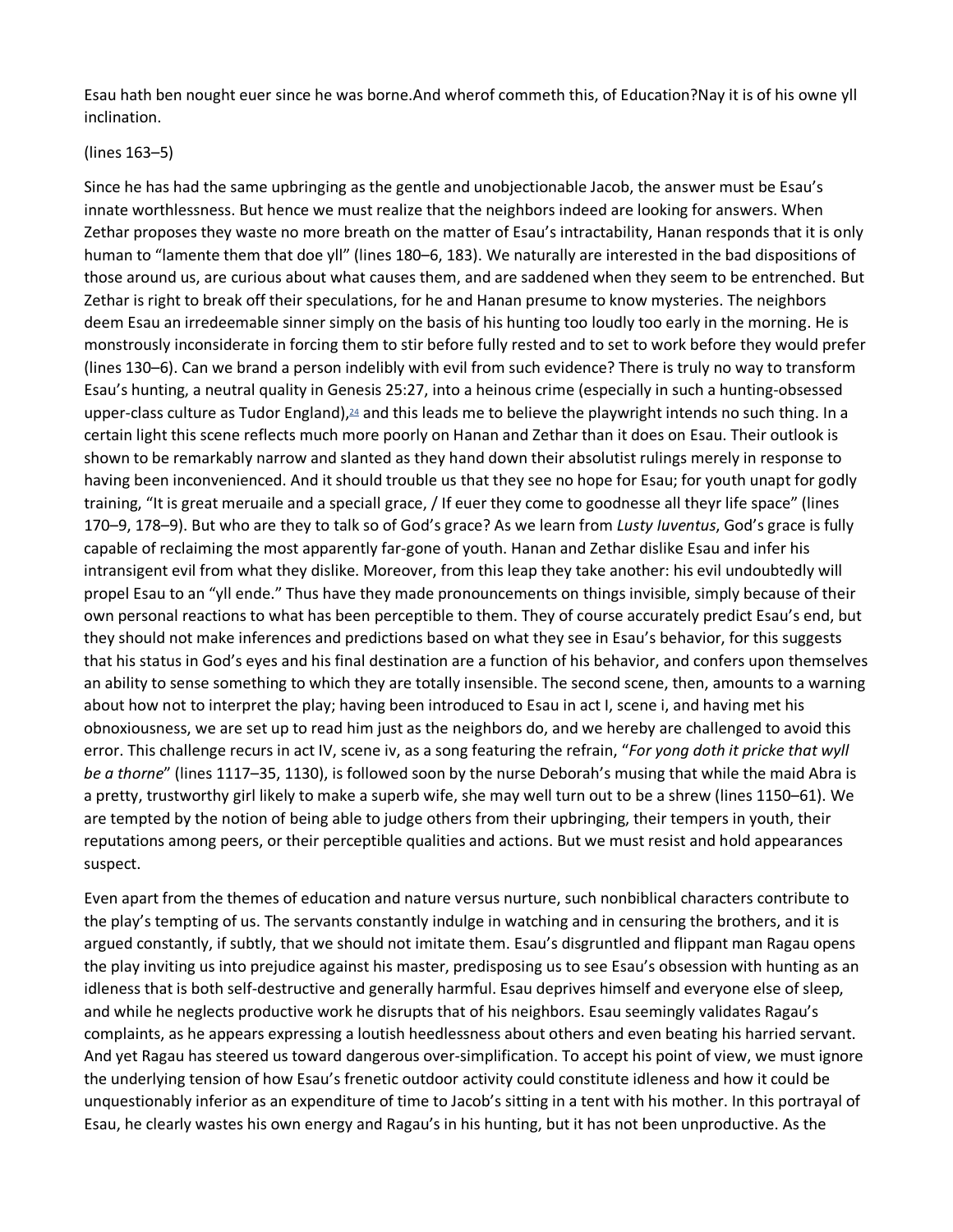biblical account predicates, Esau's adventures have yielded savory food for Isaac and hence have been appreciated greatly. Esau is haughty in his knowledge of this appreciation: "I knowe I do him please, / For he loueth me well from myne natiuitie, / And neuer so as now, for myne actiuitie" (lines 71–3). But he is nevertheless correct; his efforts have borne tangible fruit, whereas Jacob's have not. Esau is crass in his disdain for Jacob's indoor life of quietly attending their mother: "he must tarrie and sucke mothers dugge at home" (line 99). But if we put aside our prejudice for a moment it must occur to us to wonder who is really the idle one here. The Bible does not permit us to know which brother is truly better on this point, and neither does the play though Ragau would mislead us into imagining otherwise. He is quite confident in his categorizations of people, but he ought not to be so. This is especially the case given the way his attitude is shaped principally by his own hunger. Ragau, in the tricky and witty slave tradition of Plautus and Terence, provides mirth in convicting Esau of miserliness and hypocrisy over food, and Esau's mistreatment of Ragau, starving his servant while stopping at nothing to feed himself, is indeed outrageous. But no matter how we may pity Ragau and enjoy his humor, it remains the case that his opinion is formed by his belly. His own immediate situation has prompted his judgment. Shut out of the repast in Jacob's tent, he extrapolates the hand of God at work from the way Esau has traded his birthright for a meal: "God this thyng hath wrought, / For Iacob is as good as Esau is nought" (lines 629–30). Through his own unfavorable experience with Esau he conjectures about God's favor. In the process he glosses over the fact that it is Jacob who has denied him food here and Jacob from whom he is forced to purloin it (lines 721–34). We must not share Ragau's limitedness of vision. His opening speech declares, Esau's "fashions displease moe than me, / And will haue but a madde ende one day we shall see" (lines 48–9), and so we encounter through Ragau our habit of mistaking human subjectivity for soteriological fact. His opinion about Esau's end is given no credit by others' sharing it, for his view is skewed by the deprivation he personally has suffered, and their views are skewed by shallowness. Asked by his master Isaac why he so loves Jacob above Esau, Mido confesses that he does not know why; he just prefers Jacob and wants him to supplant Esau, as does "euery body" (lines 447–52, 451). Later Mido rejoices in Esau's reversals, since "None loueth Esau," though "all good folkes are glad Iacobs parte to take" (lines 1429–43, 1441, 1442). But the truth is that Esau's unpopularity can tell us nothing substantial about him. And Mido, like Ragau, misses complexity; though disturbed at how his abetting Jacob's ruse nearly induced him to lie to Isaac (lines 1246–8), he is unmoved in his preference for Jacob. The servants' verdicts, while rendered with the utmost assurance, are quite unreliable—in regard to invisible things, ridiculously so.

In overlooking the difficulties in fairly assessing Jacob and Esau and yet persistently implying a consonance between their hard, fast assessments and those of God, the nonbiblical characters discredit themselves and throw into relief a better mode of assessment: the nonassessment figured in Isaac's blindness. The Genesis account (25:28) stipulates that Isaac loves Esau for providing him venison, while Rebecca loves Jacob. The play elaborates on this information to help build its argument. Rebecca's love of Jacob becomes here a conviction that Isaac too ought to love and to advance him because of what the younger son has "merited" by his meekness (line 264). Rebecca thinks her bias is not bias at all but discerning choice and believes her husband wrong in failing to acknowledge the privilege Jacob has earned. But Isaac is right not to follow Rebecca, who misconstrues her own love for one son as her ability to gauge accurately both sons' relative merits. Isaac makes no judgment about merits. He simply refuses to hate Esau. He can see no grounds to take it upon himself to change the arrangement they seem to have been dealt by Providence. To her insistence that he bestows his love in vain, he answers dispassionately that he "must" love Esau:

Fyrst actiue he is, as any yong man can be:And many a good morsell he bringeth home to me.Then he is myne eldest and first begotten sonne.

(lines 381–5)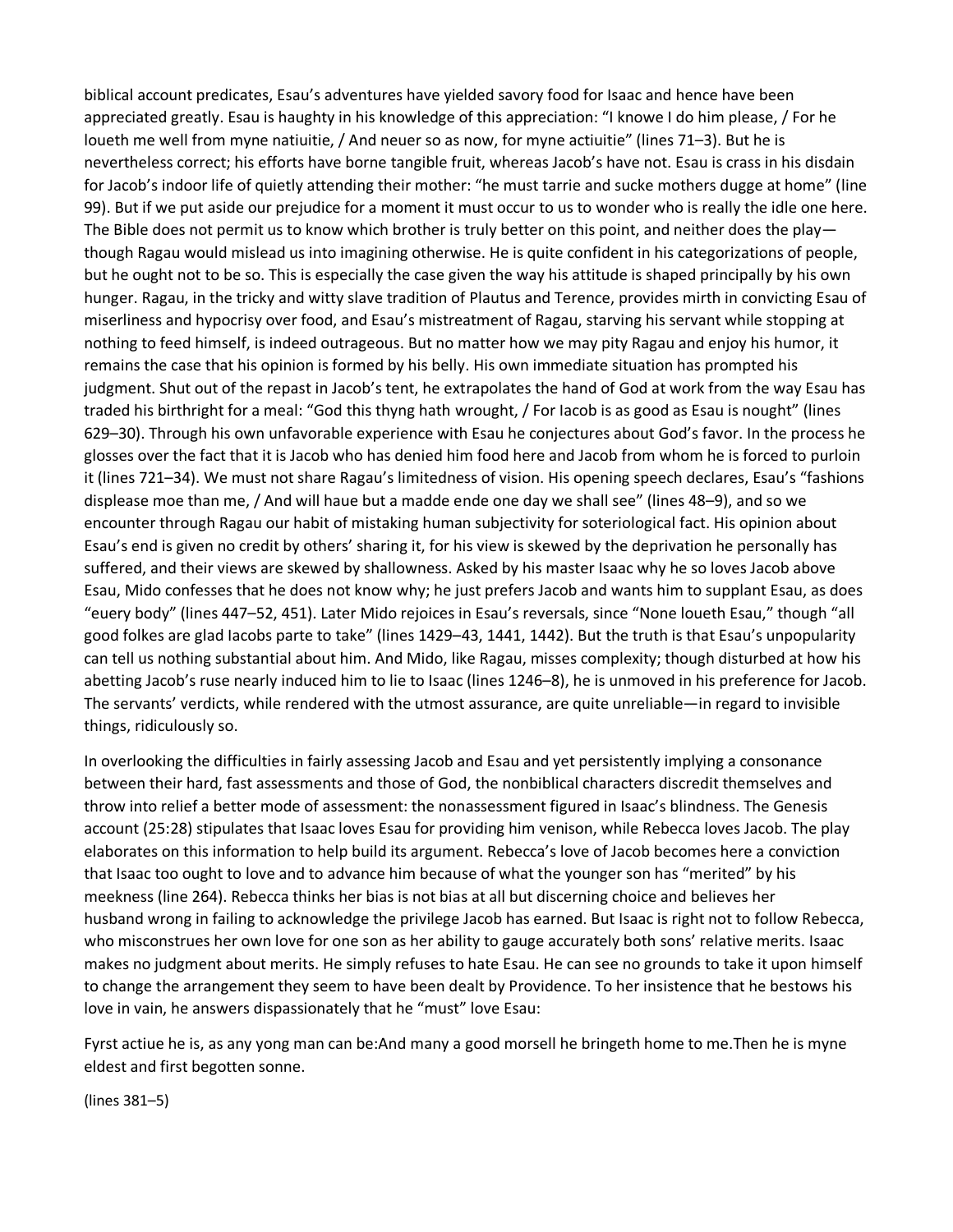He views himself as having no reason to shun Esau, whose industry has furnished him with good food, and, more importantly, as having no right to violate Esau's rights as older son. Isaac never finds fault with Jacob and never contends that Esau is any better a son or person. In his stichomythia with Rebecca (lines 381–412), he never lapses into answering her on the level of her preoccupation with "deseruing" (line 390). Truly blind to what his sons might deserve, he cannot respond even to the concept. If God's promise indeed entails elevating Jacob in Esau's place, Isaac holds that this will come about without reference to the deserving of either: "I doubt not his promise made to me and my seede, / Leauing to his conueyaunce howe it shall proceede" (lines 423–4). God will direct matters in a way having nothing to do with merits; despite what may appear to be Rebecca's proactively helping Providence along, events vindicate Isaac's wisdom here. Thus his blindness, mocked and exploited by others in the play, is actually a metaphor for proper seeing. Mido is scolded by Rebecca for insensitively playing blind, experimenting with groping around in darkness (lines 316–33), but the irony is that imitating the blindness of his master is exactly what Mido and everyone else ought to be doing. Mido has begun to learn that blindness is not too terrible an infirmity, and indeed he is groping toward the way: blindness toward earthly things is a gift from God. Isaac regards his own physical blindness as something detached and impersonal, the equivalent of any sort of adversity anyone might suffer. It only exemplifies, as would any turn of fortune, good or bad, that "we ought to be thankefull what euer God doth sende, / And our selues wholy to his will to commende" (lines 293–309, 308–9). Isaac is beyond making discriminations about the world; one should indeed be in the dark as to the particulars of things in the world and "see" that the only reality is God's will and its absolute governance.

Isaac in his blindness is a symbol of, as well as a spokesman for, God's own workings. Isaac is fooled into granting Jacob what he clearly means for Esau, and he at times, in keeping with the scene in Genesis 27:21– 2 when he hears a voice sounding suspiciously like Jacob's, requires proof that he truly is dealing with his older son, indicating that it does matter to him which son he blesses. But the play cultivates a sense that the sons are in fact interchangeable, the only difference being God's choice of Jacob. Here, in a departure from Genesis 27:5, Rebecca plans to take advantage of Isaac's blindness even before she overhears his agreement with Esau and formulates her scheme. She notes that "good olde Isaac is blinde, and can not see, / So that by policie he maye beguiled bee" (lines 897–8). Apparently Isaac is already quite susceptible to mistaking his sons, and so his sending Esau out hunting is merely the occasion that happens to arise for him to be confused. There is a standing possibility that Isaac will fail to distinguish between his sons, and this brings up the idea of their being conflated easily—certainly more easily than we might think. We see that the lines of demarcation between the brothers are ripe to be blurred. And we see further that this Isaac has a basic inability to function as a respecter of persons, which is of course reminiscent of God's inability. This symbolism is consolidated after the trick has succeeded. In the phrasing of the 1560 Geneva Bible, upon discovering the trick when Esau returns in the wake of the disguised Jacob, Isaac "was stricken with a meruelous great feare" (Genesis 27:33). But in the play Isaac is nothing so dismayed. The blow is softened here, as Isaac's realization comes from a comic moment with Mido rather than from a shocked confrontation with Esau, and Isaac expresses a lack of surprise at being deceived, recalling that he thought he heard Jacob's voice (lines 1393–1400). Clearly it seems that the father is rooting for neither son, and in his confronting Esau four scenes later, such equanimity flows naturally into the play's predestinarian message, which Isaac articulates straightforwardly. He informs Esau that while "An other to thy blessing was predestinate" and that while thus it was lost by irrevocable "necessitie," still "Thine owne fault it is that thou art dispossessed" (lines 1490, 1509, 1530). As with the common interpretation outlined above, Esau must be blamed for God's rejection of him even though it has nothing to do with his or Jacob's merits and even though it comes of an immutable decree. Once again Isaac falls into stichomythia, and once again he talks solely of what is and never about anyone's desert. As Esau demands to know how all his hunting can go unrewarded, Isaac shoots back that what's done is done (lines 1507–8). Isaac leads us into the scene with what is, truly, the only precept we need: "O Lorde my God, how deepe and vnsercheable / Are all thy iudgements, and how immutable?" (lines 1471–2). In seeing the utter opacity of God's judgments and in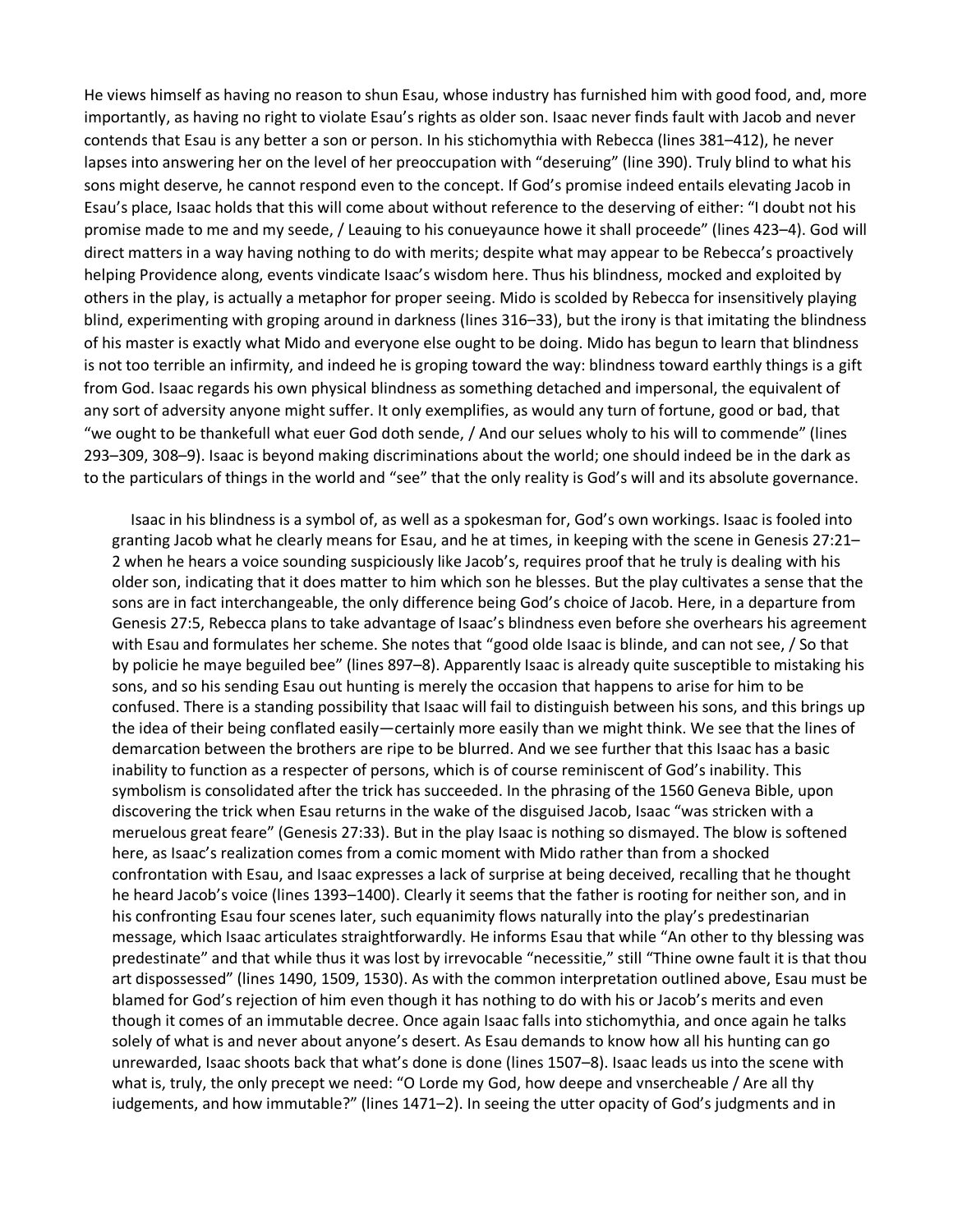never issuing any judgments of his own, Isaac is perspicacious in his blindness and those around him are myopic.

This myopia certainly extends to Rebecca, as is evident with the temper of her plotting to place her beloved Jacob in Esau's seat. In what seems quite an original move, the playwright makes a distinction between the rightness of her planning to snatch the birthright and blessing by fraud and the wrongness of her attitude in it. The disguise trick, Naomi Pasachoff argues, typically was read in Protestant exegesis as a sinful act of usurpation of divine prerogative. Indeed, very soon the 1560 Geneva Bible marginalia will proclaim, "This subtiltie is blameworthie because she shulde haue taried til God had performed his promes" (Genesis 27:9b). But the play has no accusation to make of this kind. We get no impression, as Pasachoff observes, other than that the deceptions stem from the sincere submission of the deceivers to what they know is the will of God[.25](https://muse.jhu.edu/article/265903#f25) Rebecca here is operating from profound respect for God's governance, and we get no sign that Jacob spiritually has compromised himself in being convinced to share her certainty about what God wants. The playwright stresses here the biblical fact that God revealed the future ascendancy of Jacob exclusively to Rebecca (Genesis 25:23). In the play she is not guilty of trying to rush Providence, for she has had access to the divine will in a way no one else has. In her first scene Rebecca refers to her awareness of uniquely having been instructed by God: "I knowe this voyce came not to me of nothing," and so "by me I doubt not to worke he doth intende" (lines 232, 237). God has clearly "appoynted" Jacob to supplant Esau, and thus she knows he has also "appoynted" the means by which this will happen (lines 251– 3). When she then tries to persuade her husband voluntarily to disinherit Esau, she mentions the many times she told Isaac of the divine voice she heard while pregnant, her belief in which is "certaine." Familiar though she has made Isaac with the prophecy, it is clear that her understanding of the future God has set down greatly surpasses his (lines 415–22). It is as one to whom God has spoken directly and as one to whom he has imparted a surety of her being his instrument that she hatches her scheme, one, as she says, compelled "to bring to passe that I know god wil haue wrought" (line 900). The play squelches any sense that she merely might be superimposing her own self-serving holy fictions onto Machiavellian tactics. We constantly are reminded, as in her various prayers (lines 273–6, 980–5, 1050–1, 1100–3, 1341–6, 1402–10), that she, like no one else, has been enlightened as to God's purposes. In this play the problem lies not in the fact of her having employed deceptions, for in doing so she follows what is preordained, the process as well as the outcome.

The problem lies instead in her belief that Jacob must be installed in Esau's place because of what each *deserves*. Her appeal to Isaac to renounce Esau is contaminated with personal feelings, as she tries absurdly to paint Esau in the blackest, Jacob in the brightest of colors based on the conduct of each. Esau hunts beyond reason and is generally aggravating, while Jacob's quiet contemplation is a seemly form of piety; for this should their father take the hugely drastic measure of inverting their birth order? This attempt to locate an essential difference between the brothers based on the differences in how they comport themselves falls flat, Isaac perceives, not only because the differences fail to warrant such radical action but also because the attempt is driven by Rebecca's irrational discriminating: "O wife, I perceiue ye speake of affection, / To Iacob ye beare loue, and to his brother none" (lines 365–6). She admits that she simply despises Esau and even wishes she had never borne him (lines 367–80). Her biases have led her to exaggerate mightily the gaps in merit between her sons and thence to entangle these imagined gaps with God's election: Jacob is "worthy" and so should replace Esau, whom "the Lorde doth hate" (lines 392, 410). Isaac asks her to explain why she is so repulsed by Esau, as much her son as his; she replies, "verily I know, / God will set vp Iacob, and Esau downe throwe" (lines 415–6). Her antipathy toward her elder son derives from her special knowledge of God's design. This moment catches her in circular reasoning—Esau should be disinherited because he is unlikable to her, and he is unlikable to her because he is going to be disinherited—which in turn points to the lack of any such reasoning on God's part. This muddling of who is more likable with whom God has elected suggests the vast disparity between divine and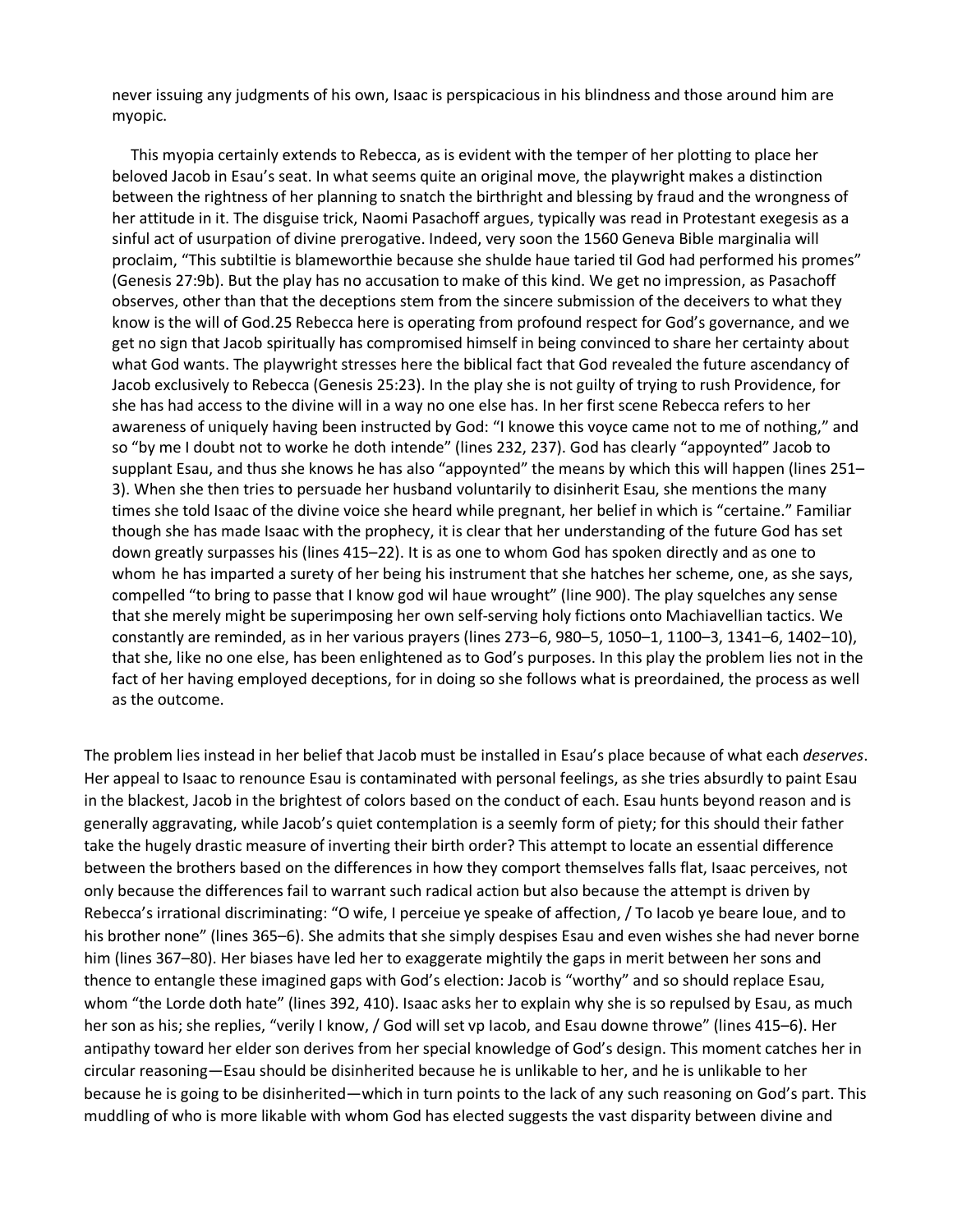human judgment. God does not tie his judgment to anyone's likeability. Later she tells Jacob, "haue no dout, but thou art sure elected, / And that vnthrift Esau of God reiected" (lines 891–2). In the same breath she both appropriately remarks on God's undoubted judgment and inappropriately connects it to human qualities such as unthriftiness. Toward the end, when Esau bitterly and poignantly indicts her for her gross imbalance in maternal love, Rebecca has no answer for him (lines 1722–36). Undone and enraged, he says powerfully,

I meruail why ye should so loue him, and me not?Ye groned as well for the one as thother I wotte.But Iacob must be aduaunced in any wyse.

#### (lines 1729–31)

She responds merely by charging Esau not to harm a brother, thus invoking for Jacob's safety the very bonds of natural kinship she herself conspicuously has been transgressing. As her inability to answer Esau's (justified) indictment shows, events have proven her wrong. The much higher merits of Jacob are an illusion of hers, and they cannot account for what has happened. What Isaac foresaw has come to pass: God works it all out by his own "conueyaunce" for reasons entirely his own. Rebecca rightly recognizes her role as God's tool but wrongly posits a why and wherefore for God's election, misguidedly aligning her own human inclinations with the cause behind the divine plan (line 424).

The play not only gives us many chances to see reflected in the characters our proclivity toward trying to gauge others' merits but also directly confronts us with it as we watch Jacob and Esau. The nonbiblical characters and Rebecca serve to draw us in to joining them in their vain judgments, and they are all too likely to succeed as we regard for ourselves the two brothers. Diverted by the verse, the humor, and the spectacle and conditioned to prejudice by much of what we hear and see, we are, as an audience of these renditions of Jacob and Esau, apt to be swayed by the notion of their deserving their respective fates. The blindness of Isaac is in any scenario difficult to achieve and all the more so as we meet with such a theatrical display as this one. But if we investigate the ways in which the play courts our prejudices only to invalidate them, we find that surrendering to the veneer of the display stamps us with an insidious kind of idolatry. The play tempts us into believing that Jacob is appreciably better than Esau, that we are astute enough to see this distinction, and that it has some bearing on destiny. If we are to avoid an idolatrous overattachment to surfaces, we must channel our iconoclastic energies to shake off any sense we may have that a superior virtue has won Jacob his election and any inordinate revulsion we may have toward Esau.

For his part, Jacob evinces an acquiescence to God's will that is clearly meant to be commendable, particularly to a Protestant audience. When Rebecca first broaches the subject of his unseating Esau, Jacob's reservations arise from his feeling that "we must be content wyth Gods ordinaunce" (line 211). He sees it as repugnant to both morality and practicality to "wish agaynst Gods wyll" (lines 216–7). All things must be "referred to his vnserched iudgement," he says, since "I am his owne vessell his will with me to do" (lines 221, 223). Our first encounter with Jacob, then, has him espousing the play's overarching lesson, the lesson of Romans 9:20–1: "But, ô man, who art thou which pleadest against God? Shal the thing formed say to him that formed it, Why hast thou made me thus? / Hathe not the potter power of the claie to make of the same lompe one vessel to honour, and another vnto dishonour?" Jacob understands that he is nothing other than what God makes him according to God's own unsearchable determinations, and it is this very understanding that allows him to put his reservations aside. His concerns about offending God and defrauding his brother are allayed by his mother's secure assurance that God would have it so. After gaining the birthright from Esau in exchange for a meal, Jacob is aware that actions manifestly unethical are made righteous when we undertake them as God's agents for God's workings and undertake them in a spirit of obedience:

Thou knowest my heart Lord, I did it for no ill.And what euer shall please thee to worke or to do,Thou shalt finde me prest and obedient therto.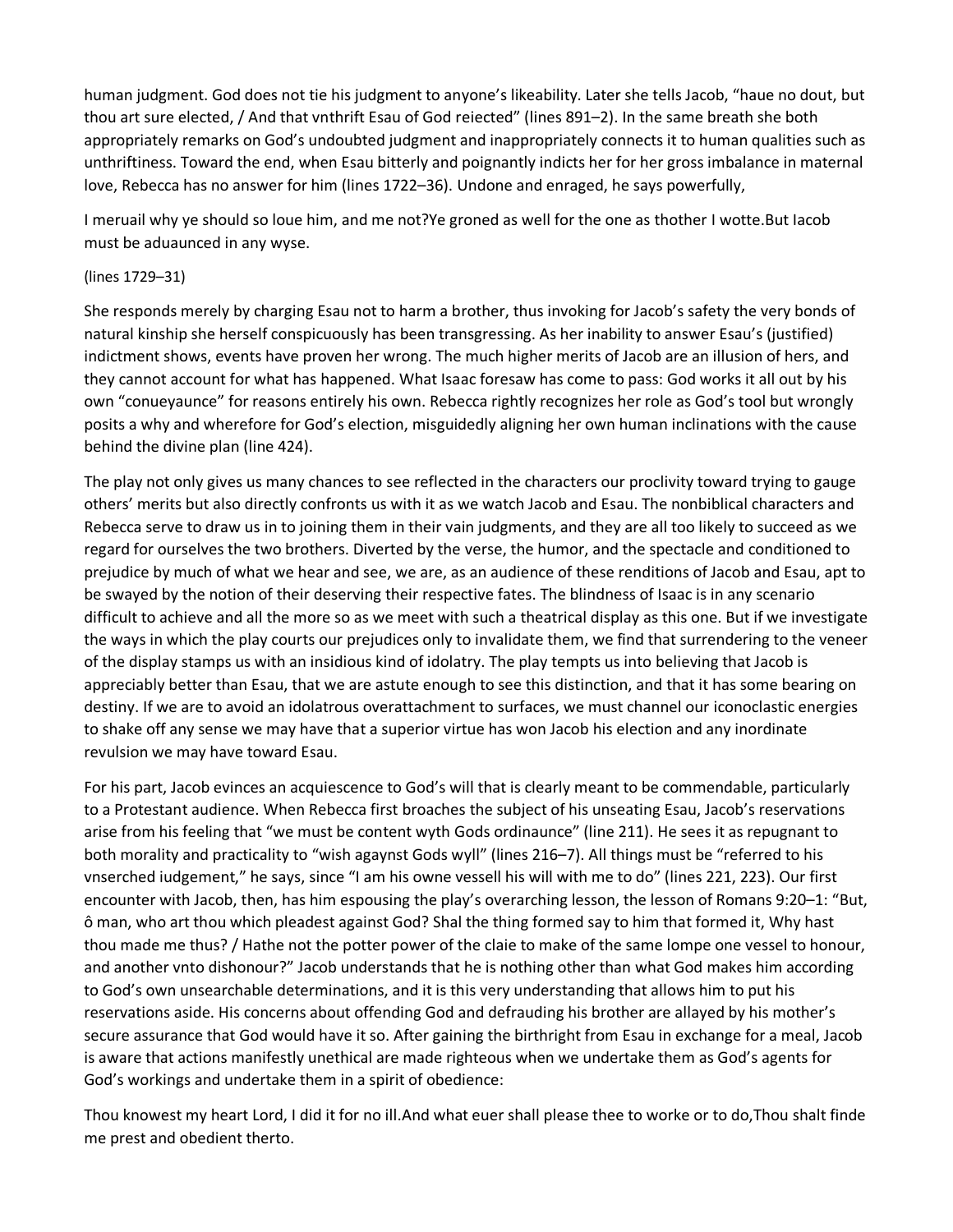#### (lines 840–2)

Soon this obedience will take the form of disguising himself as Esau, a much more serious case of fraud, for it involves not only using Esau's own profligacy against him but also lying outright to Isaac. But because of his certainty in his mother's certainty (lines 1227–8), donning the disguise expresses both Jacob's knowledge of the absoluteness of the divine control and his submission to that control. Rebecca enjoins Jacob, "play thy parte well, and sticke vnto it throughout" (line 1014). Jacob's carrying through with what David Bevington calls the "distasteful business" of this histrionic performance is akin to his compliantly persevering in the role God has scripted out for his life.<sup>26</sup> Dressing as Esau displeases Jacob for its being embarrassing as well as sneaky, as he feels silly and uncomfortable to "weare an other birdes feathers" (lines 1283–8, 1287). But he must bend his will to play out the part God assigned him: "It shall become me to shewe mine obedience, / And to thy promise O Lorde, to giue due credence" (lines 1229–30). The greatest strike against Jacob, then, is made in this play to speak well of him. His complicity in the intrigue is actually an exercise of piety in a distinctly predestinarian vein.

And yet, all at the same time, this version of piety is in no way meritorious and in fact undermines the very idea of merit. Willingness to yield to his role in the divine plan despite its unpleasantness is the sum total of Jacob's virtue; except for this, and this alone, there is nothing to like about him. Some readers have found Jacob difficult to warm to, $27$  and I propose that this is because the playwright deliberately has made him so. Of those elements of the biblical story of Jacob that might help dignify him, such as his vision of heaven or his tribulations under Laban, we get not a trace here. Instead, his duplicity is even worse than what the Bible calls for: rather than from serendipity, his purchasing of the birthright comes from a preconceived plot to dupe Esau, and, as we noted above, Rebecca has them readying to manipulate Isaac's blindness well before her eavesdropping alerts her to the opportunity afforded by Esau's hunting expedition. Had it not been directed by heaven, then, the trickery would come across as fairly rotten, and, outside of agreeing to and executing the trickery, the character gets a rather minimalist treatment. Considered for himself and not his skullduggery against Esau, this Jacob is neutral at best. He is meek, but his meekness engenders no noteworthy generosity or self-abnegation. Nor is he allowed by any means to improve his image after snatching the blessing; in the play's penultimate scene he quickly is dispatched to seek sanctuary with Laban and is heard from no more. Nothing about Jacob compensates for the ugliness of his deceptions except our confidence in his feeling that God has arranged for him to go through with them. Thus Jacob's character in the play, good only in subjecting himself to be bad in order to serve God, has two salient things to tell us about God's election. First, because Jacob's actions on God's behalf are truly impossible to applaud or even to approve by human standards, we see the inapplicability of human standards to God's ways. That his sole admirable quality is his subjection to God's will reminds us that admirable qualities do not matter in the face of God's will. Second, Jacob is outstanding only in his submission, and so we see that submissiveness to God is the only sensible way to react to the world, the only way to approach the world realistically. Here the only virtue is acknowledging God's control, which substantiates the completeness of that control and its insusceptibility to being moved by human efforts. Jacob is the brother bound to win out and that is all and everything we need know about him. To the extent we try to read more into it, to clothe Jacob with greater significance, we have allowed the play's superficies to fool us as surely as Jacob's masks have fooled others.

The play does more to vilify Esau than it does to lionize Jacob, but that only means we as iconoclasts must work all the harder in Esau's case not to think in terms of merits and deserts. With a wonderfully delicate touch, the playwright supplements the Bible to enhance Esau's odiousness and at the same time intertwines features that at least partially redeem him. In keeping with the prevailing Protestant theology, this Esau is blamable for his reprobation, but he is also doomed by God's immutable and inexplicable predestination. It is clear that God hates him and that God is just, but it is also vague why God hates him, for he has not, if examined objectively, earned such a hatred. The play must balance both of these sides and manages to do so despite seeming to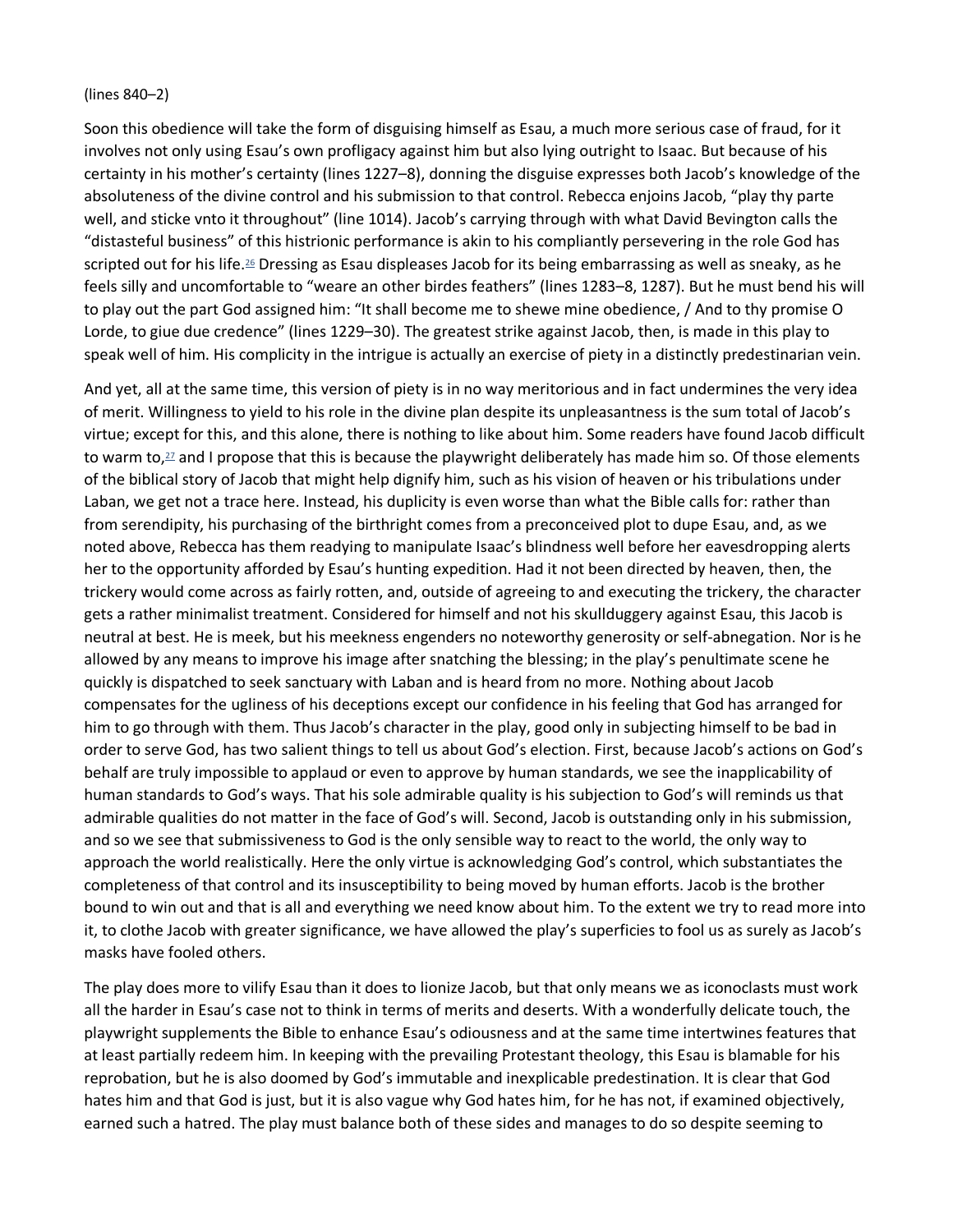foster a wholly negative impression of Esau. We already have noted how Esau's compulsive hunting is used to alienate him from other characters and mark him as wicked, even while it cannot serve convincingly in this office: the hunting is bad, and yet it is not that bad; it has some good aspects to it and certainly fails to explain how God would choose to make him a vessel of dishonor.

This dynamic holds for the two episodes in which Esau falls into and responds to the deceptions. His sale of his birthright for a mere bowl of food is not only rash and shortsighted but also a sign of his having all the wrong priorities: "So Esau contemned his birthright," declares Genesis (25:34). The play shores up this sense of Esau's unconscionable disrespect not only by having him beforehand drive himself to the point of cannibalism, bully poor Ragau, and badmouth Jacob, his only hope for relief, as a "horeson hypocrite" (line 543) but also by portraying him afterward as utterly unrepentant for the ill bargain he has made. "It were sinne not to sell ones soule for such geare," says Esau stupidly (line 749). With Ragau's chiding and Esau's stubborn imperviousness to it, the play fleshes out the Bible's implication that to give away one's future inheritance for the immediate needs of the present is pure thoughtlessness, both imprudent and ungrateful. Simultaneously, however, there is more to Esau here. His disdain for the birthright is not total, as he anticipates that a father's love will lead Isaac to reinstate him (lines 809–10). And the disdain itself comes along with a kind of resolve that does him some credit. If he has indeed lost his birthright, he will meet his fate with aplomb and find a way to survive. In fact, he will survive by his bravery: "This falchion and I will haue part to our lot" (line 816). Not the lowliest way to deal with loss, this, and it harks forward to the curse Isaac will give him in lieu of the blessing, that Esau will be forced to live by his sword (line 1526, Genesis 27:40). We consider here what his fate will be as a result of Jacob's chicanery, a grim fate he will nevertheless meet courageously (line 1625). Thus foreshadowed here, the second episode, the blessing lost by the disguise trick, similarly renders an Esau both hateful and not so hateful. His activeness as ever is that of a wastrel, and so in using his absence as a chance for the disguise trick, Jacob and his accomplices can appear merely to profit from Esau's enormities. And yet, the play devotes so much detail to the painstaking preparation of the false food, meant to stand in for the venison Isaac expects from Esau's hunt, that it must occur to us how much Isaac values the fruits of Esau's labors. We must wonder if Esau is in effect victimized by his best quality, his urge to please his father. Esau's desire for the blessing, which has motivated his most zealous hunting at Isaac's behest, is earnest but tainted with dreams of lording it over others (lines 1456– 60), and when he hears it has been irretrievably stolen by Jacob, Esau's rage is both brutal and demeaning. Attacking the servants throws his suffering into the realm of comedy and reduces it to the level of a mere tantrum. But Esau's decision to forgive Jacob is handled so as to maximize its positive force. The time it takes him to reach it is collapsed from the biblical time scheme[,28](https://muse.jhu.edu/article/265903#f28) a device that has the effects of attenuating the biblical Esau's faults, such as his poor marriage choices, here only alluded to in passing (lines 1670–2), and of making his magnanimity appear all the more extraordinary. Esau was commonly read as an example of insincerity and ineffective repentance[,29](https://muse.jhu.edu/article/265903#f29) but in the play's finale he is if not truly repentant—a state reserved for the elect—then genuinely and compliantly bent on reconciliation. His parents congratulate him: "Sonne Esau, thou haste thy selfe well acquited" (line 1761). Indeed, we must concur, for he has in fact imbibed the play's predestinarian message: one must submit to unchangeable and inexplicable necessity. Says Isaac, "It was the Lordes pleasure that it should thus be, / Against whose ordinance to stande is not for thee" (lines 1763–4). Esau gently consents, standing ready to follow whatever his parents command (line 1770). Esau, though deservedly a reprobate, has done nothing to deserve reprobation, and the best way to comprehend this paradox is to concede that we comprehend not at all. The play leaves us with this conclusion by letting it seem to dawn on Esau himself.

What I have tried to demonstrate, then, is that this play that we know to be a sophisticated experiment in Protestant biblical drama has even greater sophistication to it than readers have heretofore appreciated. *Jacob and Esau* has a definitive theological edge, as it dramatizes a story of crucial import to predestinarian Protestantism in a manner that bears out the assumptions of that persuasion. And yet the play also has a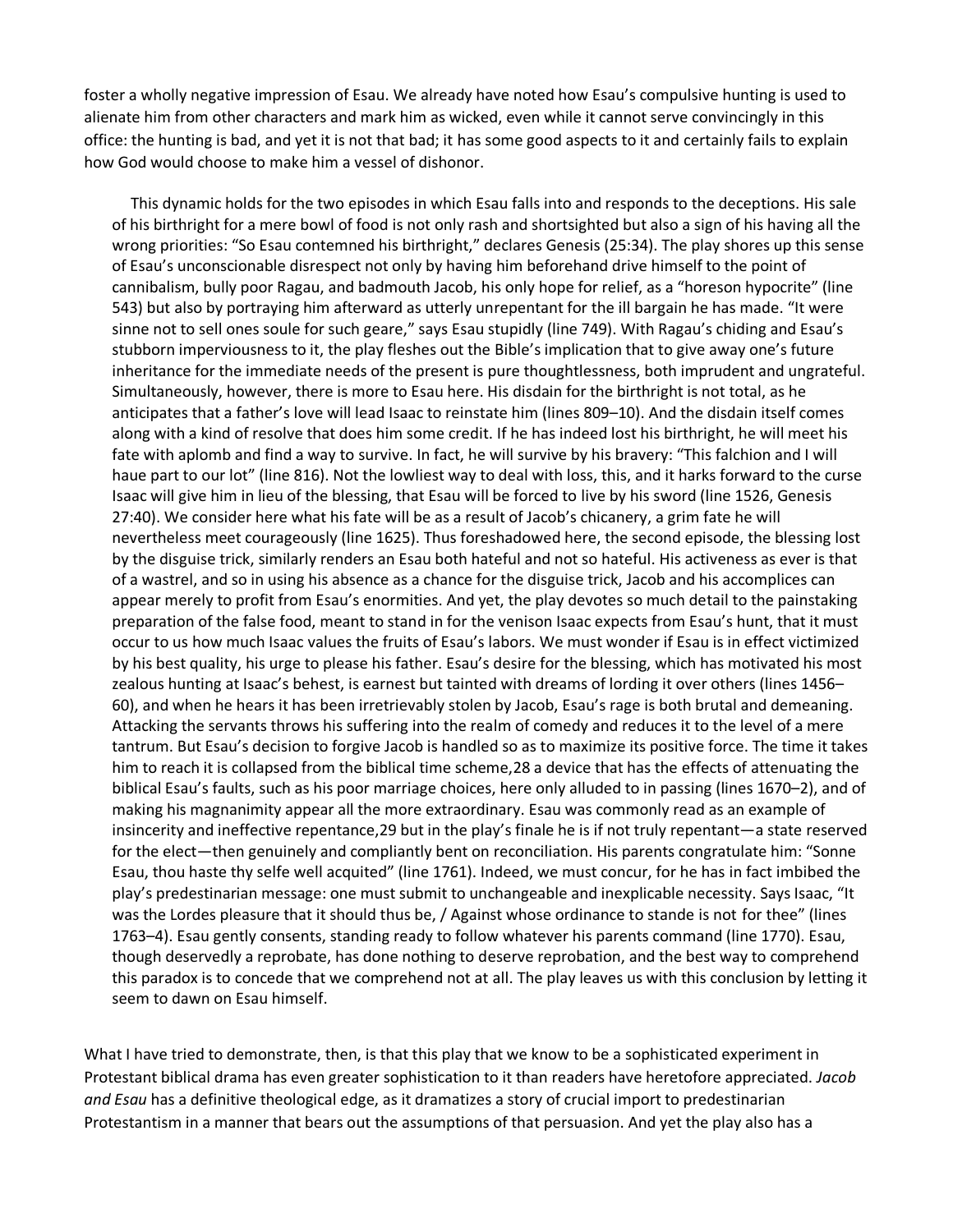statement to make about dramatizations. By decorating the story and affording us evidence well beyond the Bible to aid our assessment of Jacob and Esau, the play seems to encourage us to assess them. But what the play ultimately proves is that such an impulse, while natural, can nevertheless be harmful to us. We must check ourselves from judging whether someone deserves salvation, for thereby we falsely imagine that God adjusts his judgment to what people do and that it functions on a principle imaginable to us. If we do check ourselves, we have gleaned far more from the play than an example for predestinarian theology. We have gained a rare opportunity as iconoclasts, striving to break off from our consciousness any thoughts of God's workings other than that they are utterly mysterious. My surmise is that in working as an iconoclastic drama in this way, *Jacob and Esau* is indeed rare, a case unusual or even unique in the extent of its conformity to Diehl's model; this rarity might be tied to the failure of Protestant religious drama to persuade Tudor authorities of its viability—perhaps too few plays managed to operate in an iconoclastic vein, and then it was soon too late. But perhaps there are all sorts of plays urging in all sorts of ways our awareness of the dangers of spectacle, and we need only to uncover how they do so. I hope some future study will be able either to locate such currents of iconoclasm in other dramas or account for this play's singularity.

## Footnotes

[1.](https://muse.jhu.edu/article/265903#f1-text) For Nicholas Udall's authorship, see Lily B. Campbell, *Divine Poetry and Drama in Sixteenth-Century England* (Cambridge: Cambridge Univ. Press; Berkeley and Los Angeles: Univ. of California Press, 1959), p. 215; Murray Roston, *Biblical Drama in England: From the Middle Ages to the Present Day* (London: Faber and Faber, 1968), pp. 76–8; Helen Thomas, "*Jacob and Esau*— 'rigidly Calvinistic'?" *SEL* 9, 2 (Spring 1969): 199–213, 200, 211–3; John N. King, *English Reformation Literature: The Tudor Origins of the Protestant Tradition* (Princeton: Princeton Univ. Press, 1982), pp. 301–5; and Greg Walker, *The Politics of Performance in Early Renaissance Drama* (Cambridge: Cambridge Univ. Press, 1998), p. 166. See also *Jacob and Esau*, ed. John Crow and F. P. Wilson (Oxford: Printed for the Malone Society by Charles Batley at the Oxford Univ. Press, 1956), p. vi. All references to the play are from this edition and cited parenthetically by line number only (no acts or scenes), though I have also consulted *The History of Iacob and Esau*, in *Reformation Biblical Drama: An Old-spelling Critical Edition*, ed. Paul Whitfield White, Renaissance Imagination: Important Literary and Theatrical Texts from the Late Middle Ages through the Seventeenth Century (New York: Garland, 1992), pp. 69–133. For William Hunnis's authorship, see C. C. Stopes, *William Hunnis and the Revels of the Chapel Royal* (Vaduz: Kraus, 1963), pp. 265–70, 331–4; Naomi E. Pasachoff, *Playwrights, Preachers, and Politicians: A Study of Four Tudor Old Testament Dramas*, Elizabethan and Renaissance Studies 45 (Salzburg: Institut Für Englische Sprache und Literatur Universität Salzburg, 1975), pp. 18–56; and White, *Theatre and Reformation: Protestantism, Patronage, and Playing in Tudor England* (Cambridge: Cambridge Univ. Press, 1993), pp. 118–9. My judgment inclines me to Hunnis, but on little beyond intuition.

[2.](https://muse.jhu.edu/article/265903#f2-text) For King Edward VI, see Stopes, p. 269; David Bevington, *Tudor Drama and Politics: A Critical Approach to Topical Meaning* (Cambridge, MA: Harvard Univ. Press, 1968), p. 109; and King, pp. 301–5. For Queen Mary, see Campbell, p. 215; Pasachoff, pp. 18–56; Thomas, pp. 211–3; and White, *Theatre and Reformation*, pp. 118–9. The sole extant edition of the play was printed in 1568.

[3.](https://muse.jhu.edu/article/265903#f3-text) For the play's commitment to Calvinism, see G. Scheurweghs, "The Date of *The History of Jacob and Esau*," *ES* 15, 6 (December 1933): 218–9; Campbell, pp. 214–5; Bevington, pp. 109–10; Roston, pp. 76–8; Ruth H. Blackburn, *Biblical Drama under the Tudors*, Studies in English Literature 65 (The Hague: Mouton, 1971), pp. 148–9; and Dalia Ben-Tsur, "Early Ramifications of Theatrical Iconoclasm: The Conversion of Catholic Biblical Plays into Protestant Drama," *PartialA* 3, 1 (January 2005): 43–56, 52–4. For a qualified Calvinism or a non-Calvinist tone, see King, pp. 301–3; Stopes, p. 267; Thomas, pp. 199–213; and White, *Theatre and Reformation*, pp. 121–3, 186–8.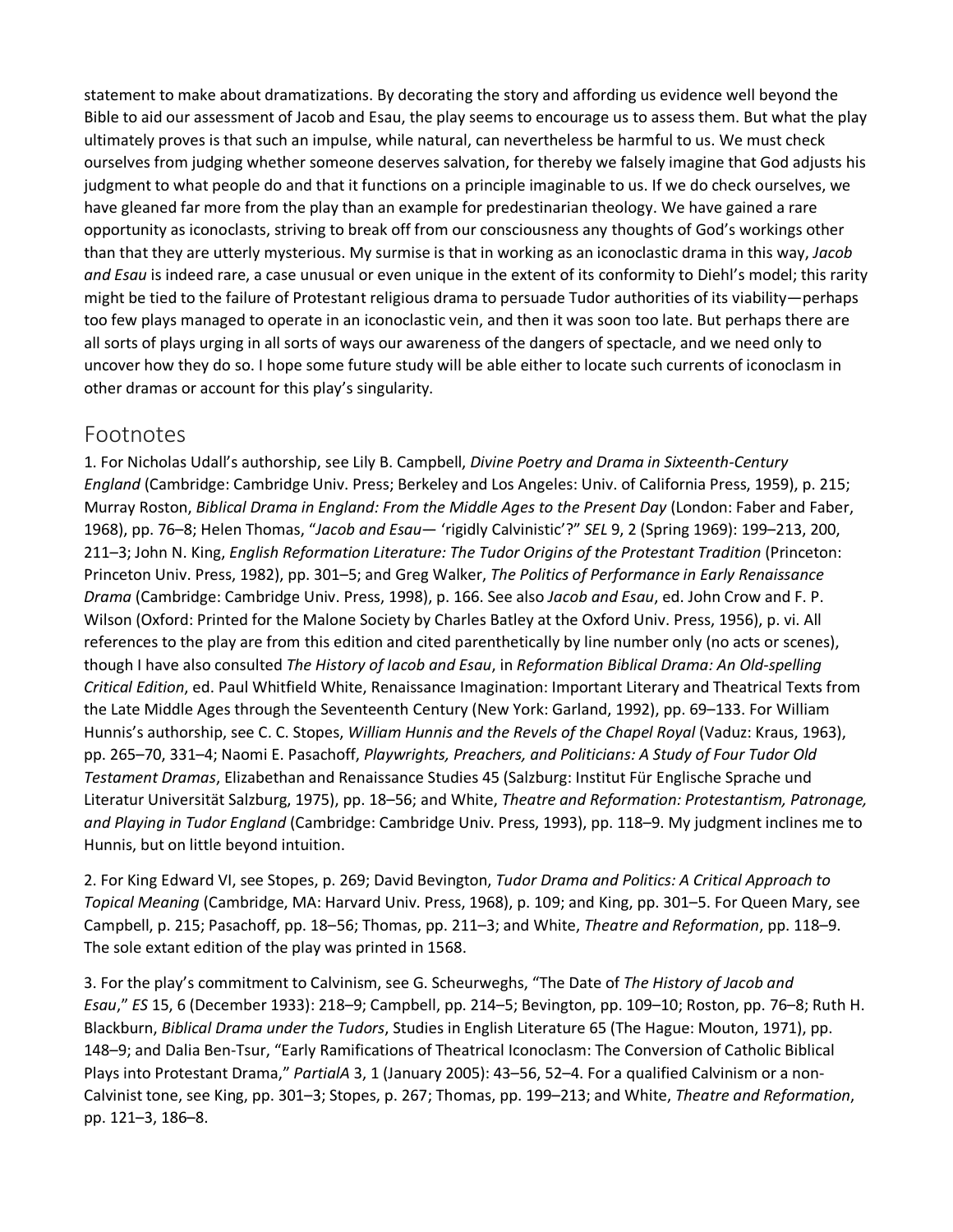[4.](https://muse.jhu.edu/article/265903#f4-text) Campbell, pp. 213–5; Bevington, pp. 110–3; Roston, pp. 76–8; Thomas, pp. 201–2; Blackburn, pp. 149–52; Pasachoff, pp. 30–1, 35–6; King, pp. 301–3; White, *Theatre and Reformation*, pp. 121–2; Michael O'Connell, *The Idolatrous Eye: Iconoclasm and Theater in Early Modern England* (New York and Oxford: Oxford Univ. Press, 2000), pp. 103–4; and Ben-Tsur, pp. 53–4.

[5.](https://muse.jhu.edu/article/265903#f5-text) O'Connell, pp. 103–7. For an argument that this and other Protestant plays that have a serious didactic purpose are, like their medieval forebears, unconcerned with the problem of idolatry, see Patrick Collinson, *The Birthpangs of Protestant England* (New York: St. Martin's Press, 1988), pp. 102–6.

[6.](https://muse.jhu.edu/article/265903#f6-text) See Ben-Tsur, pp. 50–4. For an argument that Protestant biblical plays are designed to "correct" the idolatry of the mystery-play tradition, see Clifford Davidson, "'The Devil's Guts': Allegations of Superstition and Fraud in Religious Drama and Art During the Reformation," in *Iconoclasm vs. Art and Drama*, ed. Davidson and Ann Eljenholm Nichols, Early Drama, Art, and Music Monograph Series 11 (Kalamazoo: Medieval Institute, 1989), pp. 92–144, 104–6.

[7.](https://muse.jhu.edu/article/265903#f7-text) Huston Diehl, *Staging Reform, Reforming the Stage: Protestantism and Popular Theater in Early Modern England* (Ithaca: Cornell Univ. Press, 1997), pp. 13, 9–39, 63–6. Diehl's thesis seems anticipated, perhaps, by the remarks on Protestant epistemology of King, pp. 144–60, 273.

[8.](https://muse.jhu.edu/article/265903#f8-text) See Bevington, pp. 110–3; Roston, pp. 76–8; Pasachoff, pp. 16–56; White, *Theatre and Reformation*, pp. 122– 3. Admittedly, at the time this was a recognized way to treat the story. For the resemblance of Esau to Catholicism, see James Pilkington, *Exposition on the Prophet Obadiah (1562)*, in *The Works of James Pilkington, B. D., Lord Bishop of Durham*, ed. James Scholefield (Cambridge: Printed by Cambridge Univ. Press for the Parker Society, 1842), pp. 211, 219, 223–4, 248, 255–6, 260–2. For a moment exemplifying the attack on traditionalist Catholic authority, see R. Wever, *Lusty Juventus*, ed. J. M. Nosworthy and G. R. Proudfoot, Malone Society Reprints (Oxford: Oxford Univ. Press, 1966), lines 237–40.

[9.](https://muse.jhu.edu/article/265903#f9-text) John Hooper, A Declaration of the Ten Holy Commandments of Almighty God, in Early Writings of John Hooper, D. D. Lord Bishop of Glouchester and Worchester, Martyr, 1555, ed. Samuel Carr (Cambridge: Printed by Cambridge Univ. Press for the Parker Society, 1843), p. 309.

[10.](https://muse.jhu.edu/article/265903#f10-text) For the Continental influences on Edwardian theology, in which John Calvin shared prominence with Henry Bullinger and Martin Bucer, see Charles Davis Cremeans, *The Reception of Calvinistic Thought in England*, Illinois Studies in the Social Sciences 31.1 (Urbana: Univ. of Illinois Press, 1949), pp. 32– 5; A. G. Dickens, *The English Reformation*, 2d edn. (University Park: Pennsylvania State Univ. Press, 1989), pp. 225–6; Carl R. Trueman, *Luther's Legacy: Salvation and the English Reformers, 1525–56* (Oxford: Clarendon Press, 1994), pp. 287–92; Diarmaid MacCullouch, *The Boy King: Edward VI and the Protestant Reformation* (New York: Palgrave, 2001), pp. 173–4; and Peter Marshall, *Reformation England, 1480–1642* (London: Arnold, 2003), pp. 71–2.

[11.](https://muse.jhu.edu/article/265903#f11-text) Romans 9:11–6, from *The Geneva Bible: A Facsimile of the 1560 Edition* (Madison: Univ. of Wisconsin Press, 1969).

[12.](https://muse.jhu.edu/article/265903#f12-text) John Calvin, "Text and Indices," vol. 1 of *Institutes of the Christian Religion of John Calvin 1539: Text and Concordance*, ed. Richard F. Wevers, 4 vols. (Grand Rapids MI: The Meeter Center for Calvin Studies at Calvin College and Seminary, 1988), pp. 219–21, 219. The translations are mine, but I have consulted Jean Calvin, *Calvin: Institutes of the Christian Religion*, ed. John T. McNeill, trans. Ford Lewis Battles, Library of Christian Classics 20–1 (Philadelphia: Westminster Press, 1960), pp. 936–47. For the possible influence of the 1539 *Institutes* on *Jacob and Esau*, see Scheurweghs, pp. 218–9 and White, *Theatre and Reformation*, pp. 186–8.

[13.](https://muse.jhu.edu/article/265903#f13-text) Bucer, *Common Places of Martin Bucer*, trans. and ed. D. F. Wright, Courtenay Library of Reformation Classics 4 (Appleford, England: Sutton Courtenay Press, 1972), pp. 114–6. Also pertinent is the following from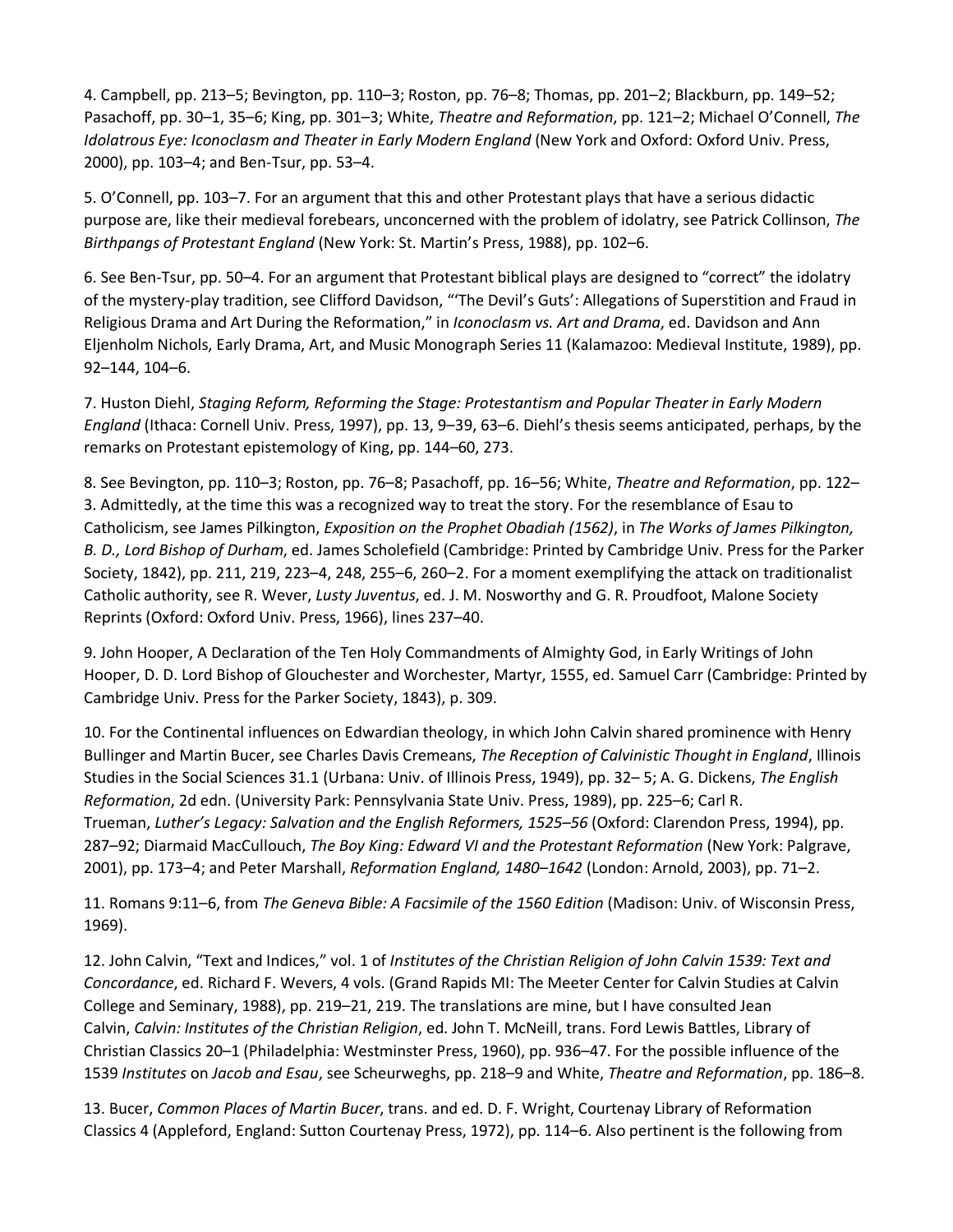Bucer's *Commentary on Romans*: "of his own will alone . . . without any regard for present or future merits God assigns some to his flock to be saved and others to the offscouring of the wicked to be destroyed"; nevertheless "no one is lost except by his own merit" (*Common Places*, p. 153).

[14.](https://muse.jhu.edu/article/265903#f14-text) Henry Bullinger, In Omnia Apostolicas Epistolas (Thurgau, 1537), pp. 79–83. For a corroborating passage see Bullinger, The Fourth Decade, in The Decades of Henry Bullinger: Minister of the Church of Zurich The Fourth Decade, ed. Thomas Harding, trans H. I. (Cambridge: Printed by Cambridge Univ. Press for the Parker Society, 1851), pp. 4185–9.

[15.](https://muse.jhu.edu/article/265903#f15-text) Hooper, *Declaration*, pp. 259–61, 264. For Hooper's antipredestinarianism see Trueman, pp. 205–42. Hugh Latimer seems wary of denying free will but emphasizes that "we need not go about to trouble ourselves with curious questions of the predestination of God" (*Sermons and Remains of Hugh Latimer: Sometime Bishop of Worchester, Martyr, 1555*, ed. George Elwes Corrie [Cambridge: Printed by Cambridge Univ. Press for the Parker Society, 1865], pp. 204–7, 175). For passages against merits, however, see Latimer, *Sermons and Remains*, pp. 74, 125, 140–1, 146–8 and Latimer, *Sermons by Hugh Latimer: Sometime Bishop of Worchester, Martyr, 1555*, ed. Corrie (Cambridge: Printed by Cambridge Univ. Press for the Parker Society, 1864) p. 521.

[16.](https://muse.jhu.edu/article/265903#f16-text) William Tyndale, "Prologue upon the Epistle to the Romans," in *Doctrinal Treatises and Introductions to Different Portions of the Holy Scriptures. By William Tyndale, Martyr, 1536*, ed. Henry Walter (Cambridge: Printed by Cambridge Univ. Press for the Parker Society, 1848), p. 505.

[17.](https://muse.jhu.edu/article/265903#f17-text) Thomas Becon, *The Catechism*, in *The Catechism of Thomas Becon, S. T. P. Chaplain to Archbishop Cranmer, Prebendary of Canterbury, &c. with Other Pieces Written by Him in the Reign of King Edward the Sixth*, ed. Rev. John Ayre (Cambridge: Printed by Cambridge Univ. Press for the Parker Society, 1844), p. 45; Becon, *The Common-places of the Holy Scripture*, in *Prayers and other Pieces of Thomas Becon, S. T. P., Chaplain to Archbishop Cranmer, Prebendary of Canterbury, &c*, ed. Ayre (Cambridge: Printed by Cambridge Univ. Press for the Parker Society, 1844), pp. 316–7.

[18.](https://muse.jhu.edu/article/265903#f18-text) John Bradford, *The Writings of John Bradford, M. A., Fellow of Pembroke Hall, Cambridge, and Prebendary of St. Paul's, Martyr, 1555*, 2 vols., ed. Aubrey Townsend (Cambridge: Printed by Cambridge Univ. Press for the Parker Society, 1848), 6:128–31, 169–71, 5:316, 322, 325–6. For some indication of John Philpot's sense of the passage see his translation *Defence of the True and Old Authority of Christ's Church by Coelius Secundus Curio*, in *The Examinations and Writings of John Philpot, B. C. L., Archdecon of Winchester: Martyr, 1555*, ed. Robert Eden (Cambridge: Printed by Cambridge Univ. Press for the Parker Society, 1842), pp. 339–40. For Bradford's theology, see Trueman, pp. 243–88. For the Edwardians' reaction against radical groups including the freewillers, see Catharine Davies, "The Threat of Religious Radicalism," in *A Religion of the Word: The Defence of the Reformation in the Reign of Edward VI* (Manchester and New York: Manchester Univ. Press, 2002), pp. 67–86.

[19.](https://muse.jhu.edu/article/265903#f19-text) Pilkington, "Tractatus de Praedestinatione," pp. 674, 677, 676.

[20.](https://muse.jhu.edu/article/265903#f20-text) See Thomas, pp. 201–8 and King, pp. 301–3. For a reading somewhat similar to my own see White, *Theatre and Reformation*, p. 188. White makes use of Bradford, "A Treatise of Election and Free Will," 1:211–9.

[21.](https://muse.jhu.edu/article/265903#f21-text) Bucer, *Common Places*, pp. 97–8.

[22.](https://muse.jhu.edu/article/265903#f22-text) Jean Calvin, *Calvin: Institutes*, trans. Battles, p. 929.

[23.](https://muse.jhu.edu/article/265903#f23-text) On the theme of education in the mid-Tudor Protestant drama, see King, pp. 280–1 and White, *Theatre and Reformation*, pp. 112–8. On *Jacob and Esau* going well beyond this theme, see Bevington, p. 110; Blackburn, p. 149; and White, *Theatre and Reformation*, p. 117–8.